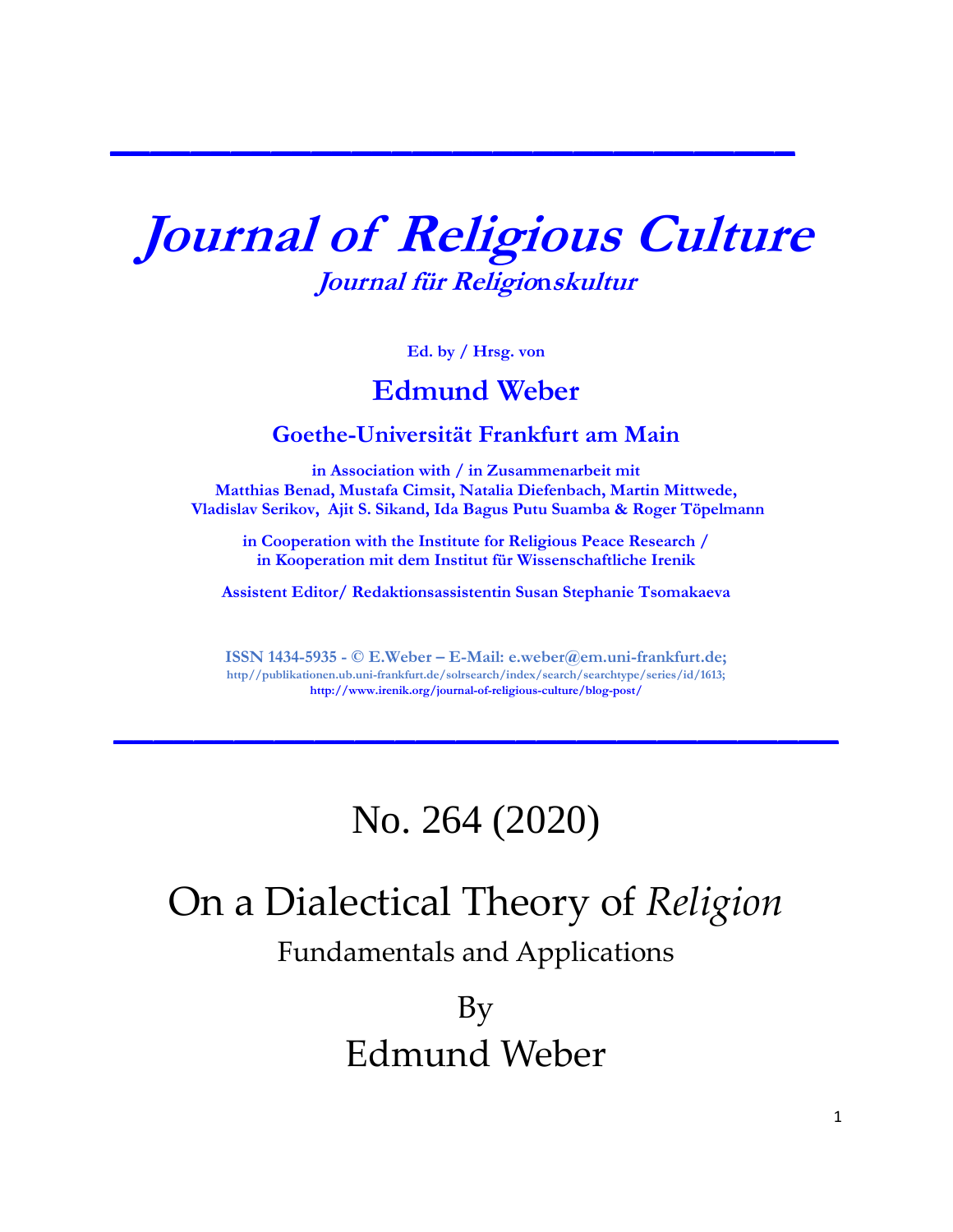*Religion* in the proper sense i.e. authentic religion means the original act of *existence.* This act consists in the *holistic dealing<sup>1</sup>* of *mind*<sup>2</sup> with its *dialectical relationship* of its *two moments*: the *infinite constitution* or *abysmal foundation* on one side and on the other side the *finite* c*onstruction or formative culture* of *existence<sup>3</sup>* .

Abysmal foundation is mind's infinite power of *transcending* all its cultural constructs. Formative culture is mind's finite power of *constructing* existence.

The dialectical relationship of these moments should not be confounded with authentic religion. Religion is confronting and grappling i.e. dealing with that relationship as its proper object.

Whereas that relationship is the objective nature of mind; religion, the basic act of mind's subjective nature, however, is only dealing with his relationship. Religion does not at all create his a priori given dialectical nature.

That relationship is a *dialectical* one because it connects two contradictory elements to a *concrete unity*.

This unity is a *concrete* one because the two moments - although contradictory - are nevertheless indissolubly *grown together*.

The elements of that concrete unity are relative moments which are not only inseparably belonging together but their relationship as a dialectical one means it is substantially tense. The energy produced by this existential tense is the life of the mind.

That is why any negation of the concrete-dialectal relationship by negation of one moment, by isolating abysmal foundation or formative culture as independent substances or their identification turns both convers both relative moments into abstract chimeras.

The negation of the cultural moment (by mysticism) or by the substantial separation of both moments (by dualism) or the identification (by monism)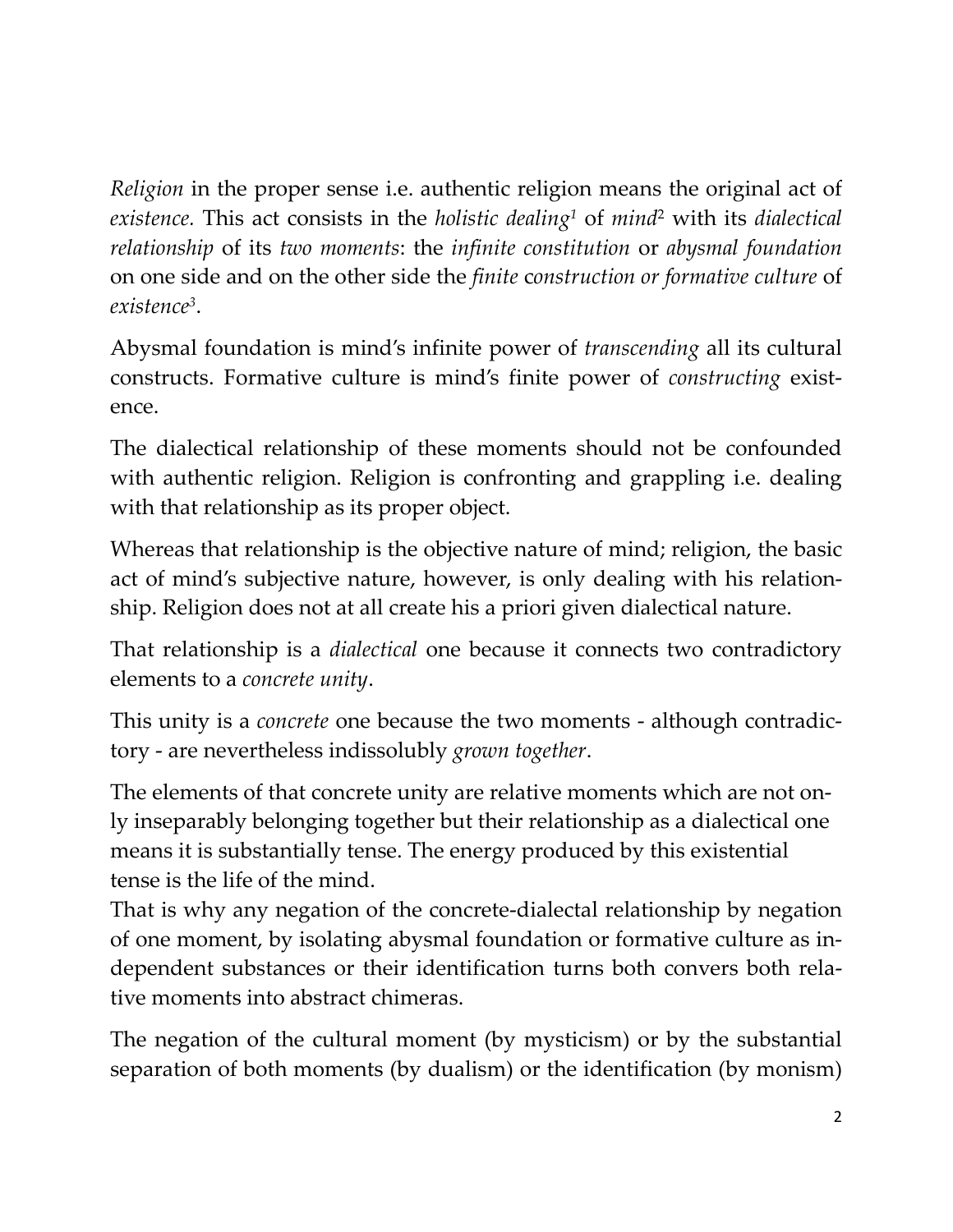of that moments would mean the death of mind. However, mind as foundation of existence is always revolting against its own crippling.

Only within the concrete-dialectical relationship the two contradictory moments get their existential truth.

If religion means the holistic dealing with the concrete-dialectical relationship, then both moments are indeed necessary nut only mediated objects of religion – mediated by that relationship. That's why abysmal foundation (trad. the sacred, the holy) can never be the immediate and only object of authentic religion.

Religion has always and only to do with the complete-dialectical relationship even if in their original act of religion human beings cover that given human condition.

One should also not confound religion and its *result*.

While religion betokens only the original act of existence, i.e. the holistic dealing, *religious culture* however means its *result,* tits objectivation und expression.

The original act of religion is the condition or human existence at all.

Therefore, human existence starts only with the existential dealing i.e. with authentic religion.

Religion is autonomous and not terminated by any cultural purpose. It is the pre-condition of all cultural realisation. In this concern religion is absolute. And that's why it cannot work as an instrument for cultural targets, aims or visions. Calling such an instrument 'religion' is nothing else than an ideological strategy to repress the inevitability of existential dealing. Repressing religion from consciousness means covering the freedom of existence by apotheosising finite cultural products of mind.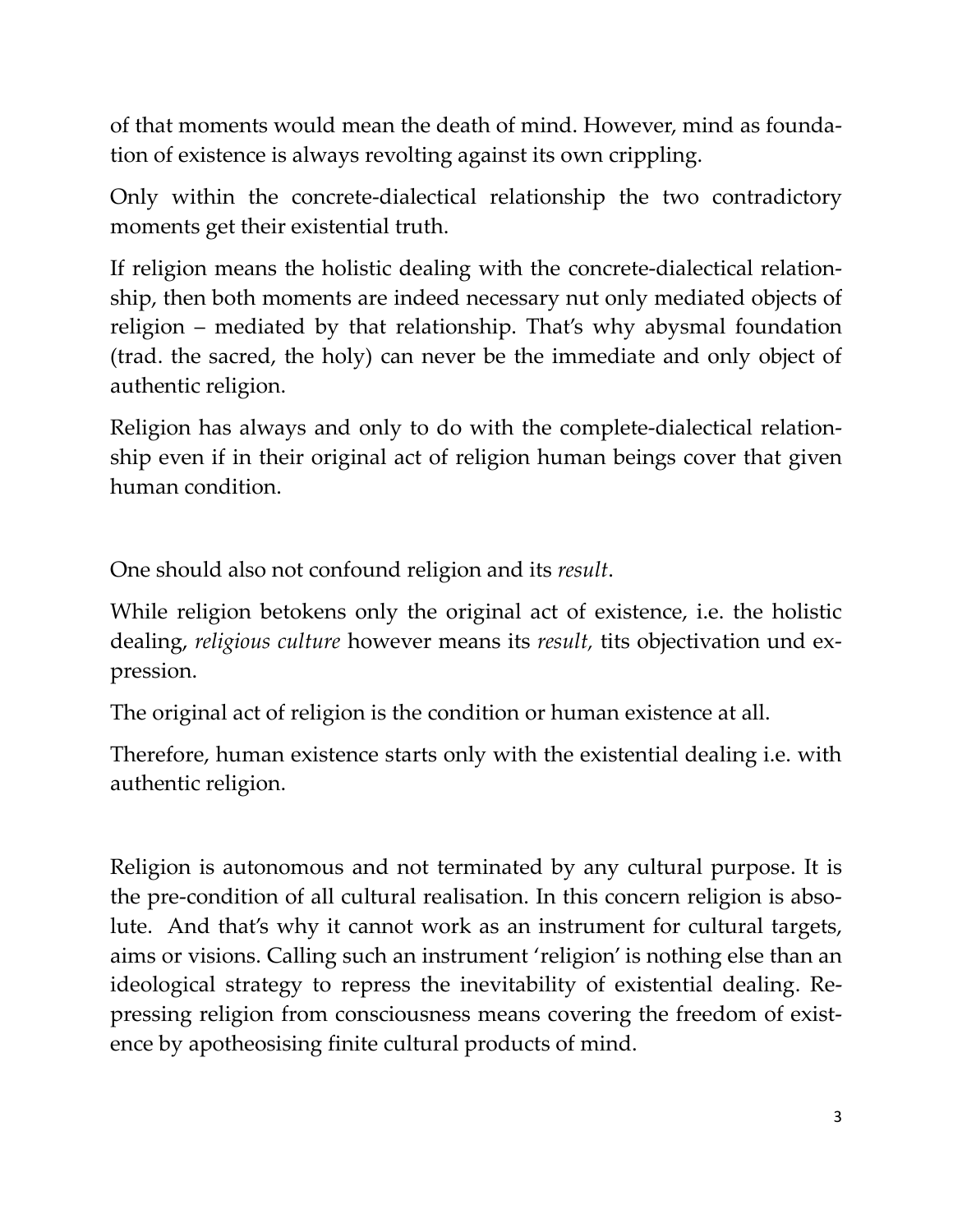The understanding and use of culture result from religion because the existential dealing determines the all the following cultural works.

Every pseudo-religion used as a motivating or justifying instrument for cultural e.g. scientific, moral, economical or aesthetic purposes is indeed not religion in the proper sense. It is only a pseudo-religious and in fact a cultural product used as a drug to cover the ultimate meaninglessness of apotheosised culture.

The same applies to the understanding of pseudo-religion as an illusionary satisfaction of unsatisfied cultural desires. Religion does not satisfy cultural desires rather questions their right to need completeness.

Obviously. religion and culture do not belong to the same existential level of meaning.

However, formative culture or existence forming work on one side and abysmal foundation on the other side belong to the same existential level.

If religion is mind's dealing with its dialectical relationship of abysmal foundation and formative culture of existence, then religion does never support but indirectly rescinds culture. Support for cultural purposes can only come from other cultural items.

The existential dealing i.e. religion can block out but cannot extinguish that existential reality.

The dialectical relationship being independent of actual religious culture is always working either openly or subcutaneously according to a human being's respective religious act.

The abysmal foundation leaves no doubt about the finiteness and transience i.e. the ultimate existential meaninglessness of even the highest cultural aspirations and achievements.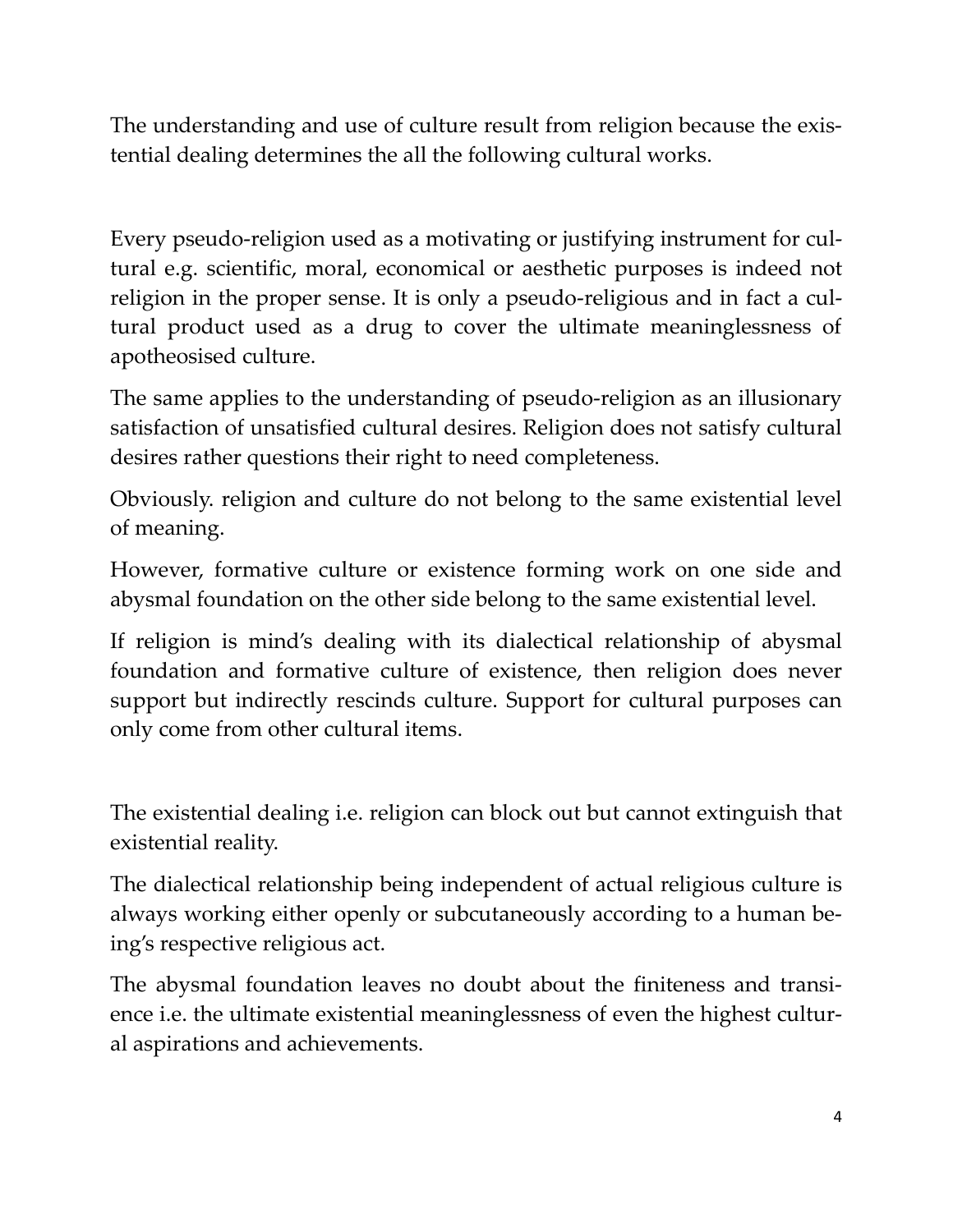All interpretations of culturism i.e. the ideology religion would be only one exemplar of many cultural constructions od existence, aim for covering the dialectical relationship.

In this concern it does not matter whether the culturist judgement about religion and religious culture is positive or negative. On the other side if a so-called atheist acknowledges the dialectical relationship as the truth of existence does not belong to such culturism.

On reason of culturised understanding of religion and religious culture as a primitive and irrational consists in the possibility to use so-called religion as an instrument for maintaining an oppressive culture. However, this judgement about religion is rather a psychological self-defence mechanism than a rational theory of religion.

Although religion consists in holistic dealing resp. deciding upon standing or covering the dialectical relationship, the dealing religion ultimately decides upon the purpose and realisations of culture. It decides whether culture serve as useful construction of secular world or as an illusionary pseudo-abysmal foundation of existence.

Religion does not mean a positive relation only to the abysmal foundation; it decides between either opening or closing the eyes in front of the dialectical relationship of abysmal foundation *and* cultural construction of existence.

Alleging the abysmal foundation would be the only object of religion, one only attempts to extinguish from consciousness the dealing of the dialectical coherence of abysmal foundation and culture in order to establish the religious culture of culturism.

In contrast to religion religious culture includes all objectivated expressions of the original religious act, they may be traditional, modern, mythological or atheist or invisible ones.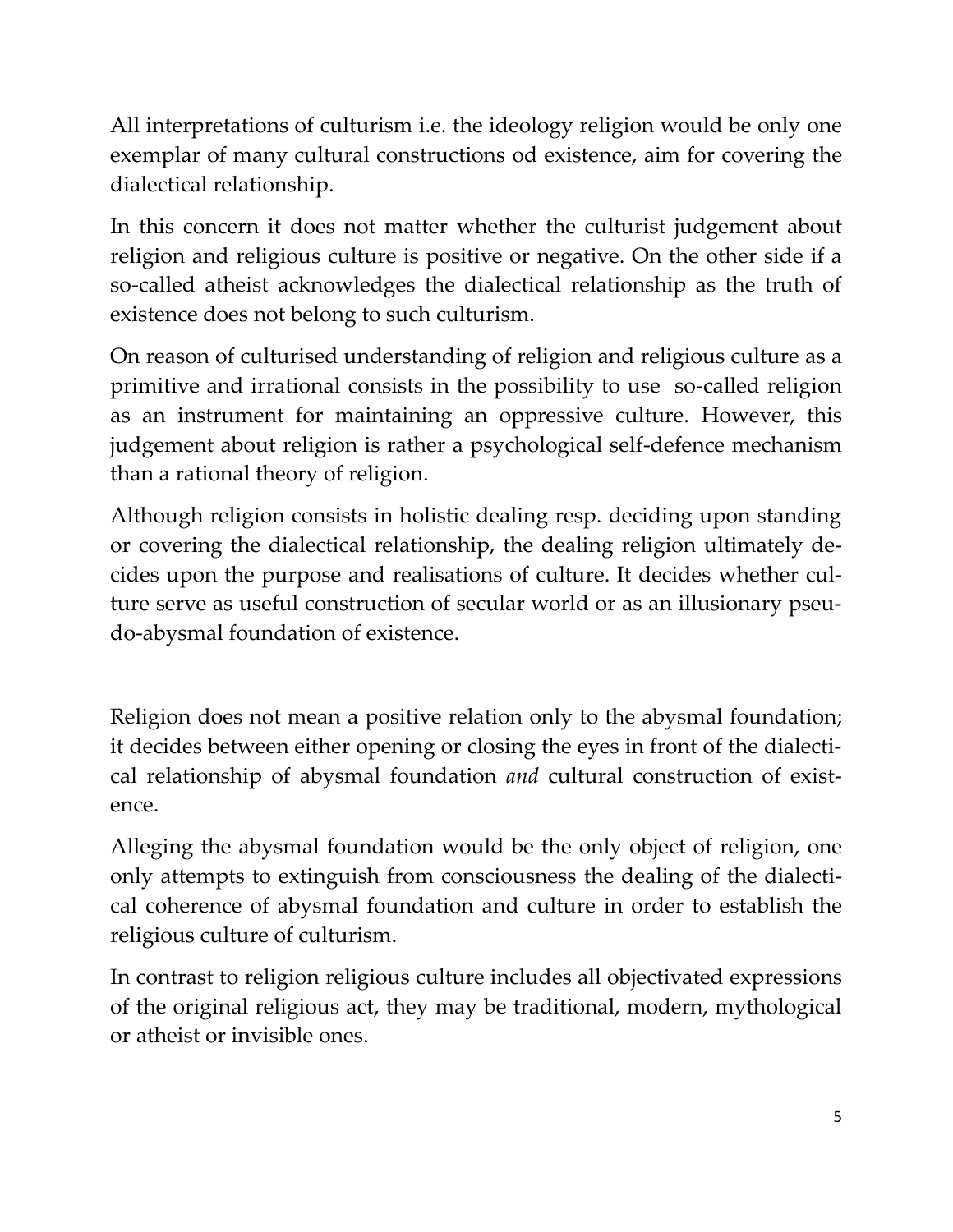However, religion, the un-derivable act of existence, is not identical with its expressions. These expressions follow the respective historical cultures, and they are therefore extremely variable. That is the reason why an abstract identification of religion and religious culture identifies the producer and his product, claiming the producer to be his own product only. In this way one takes away the originating freedom of the producer.

Such a reduction of religion to religious culture is typical of many religious studies to-day. However, by the religious-cultural items resulting from the original act of religion can be expressed, communicated and reflected whether human beings stand or cover the dialectical relationship of existence.

Culture in the proper sense means only the secular or profane i.e. finite construction of existence, while the abysmal foundation of existence means its infinite freedom, its indeterminable essence.

Therefore, one must keep in mind the radical distinction of religious culture and formative culture in the proper i.e. secular meaning.

The term religious culture is justified because it implicates authentic religion and its materialiter contradictory but formaliter necessary cultural items.

The task of religious culture is to express and objectivate the holistic dealing whereas the function of culture consists only in constructing existence.

The latter expressions refer only to the profane world of culture and by no means to holistic dealing.

Although only borrowing its expressions from culture authentic religion conveys a new i.e. non-cultural but a figurative meaning represented by unusual, apart, absurd, unearthly or even monstrous cultural constructs.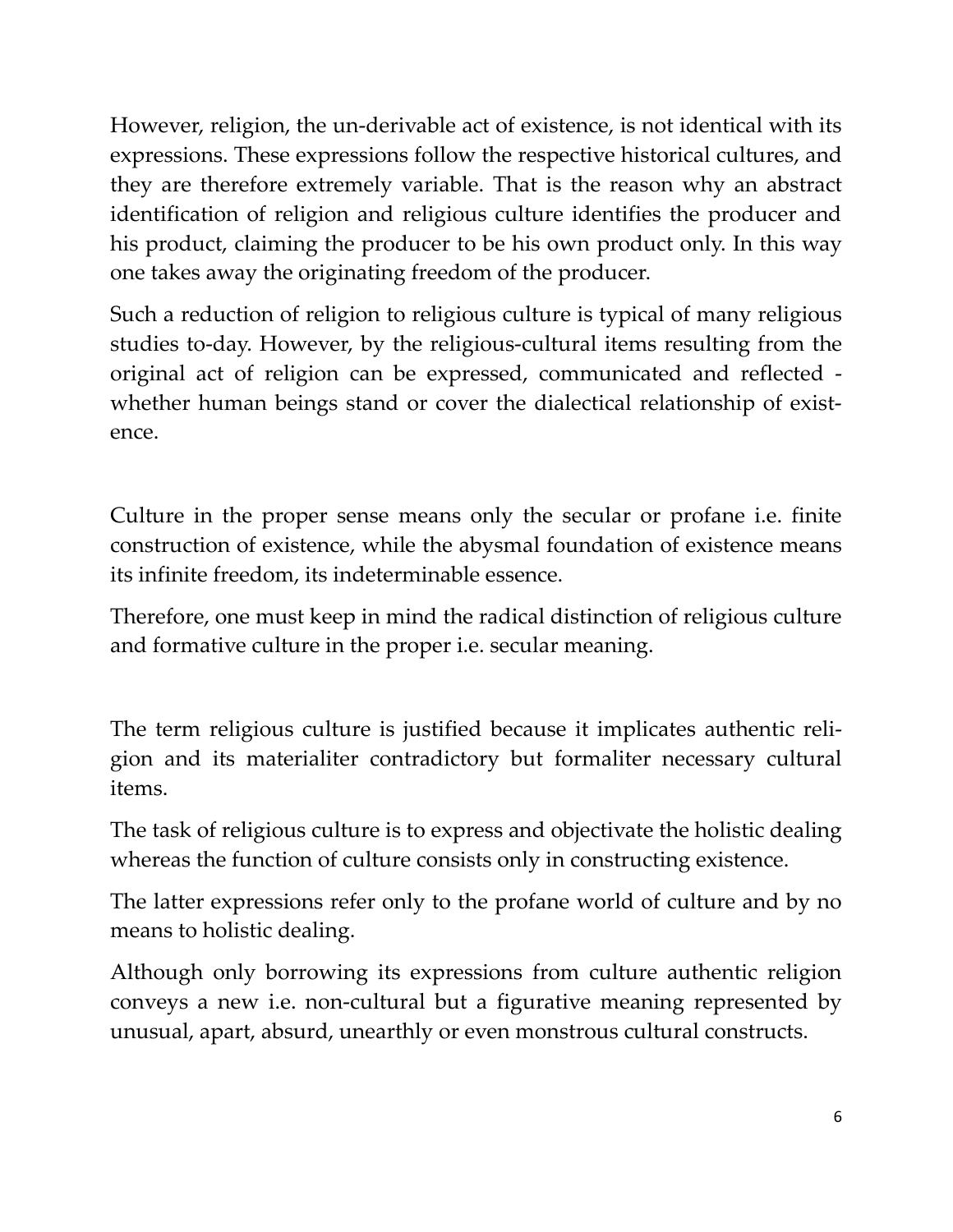The purpose of that sometimes bizarre, quaint and odd modifications of the borrowed expressions consists in saving the functional difference of dealing on one side and of abysmal foundation and constructing culture within the dialectical relationship of existence on the other side.

The specific religious expressions lose their proper purpose however if they would understand only as one kind of cultural expressions. In other words: If they follow the originally cultural form and meaning of the religiouscultural expressions they cover the abysmal foundation, too.

In order to maintain the total *otherness* of the first moment of the dialectical relationship, i.e. the abysmal foundation, religious culture must modify the given cultural expressions. From the standpoint of culture however the religious expressions resist the original cultural meaning and are therefore meaningless. These cultural expressions always retain their shape, but their content has been converted completely. This changing process is indeed a transubstantiation.

Covering the dialectical relationship of abysmal foundation and constructive culture also happens by expressing religion with un-modified cultural items. Intending to modernise religious culture very often one presents religion in shape of ordinary cultural expressions: in truth, however, one takes away from religion the essential element i.e. its contradictory position against culture. The result is once more the covering the dialectical dealing.

All these anti-dialectical attempts turn religion upside down. Religion has no purpose at all. All cultural purposes ultimately derive from the free holistic dealing with the dialectical relationship i.e. from authentic religion.

Referring only to the holistic dealing; it does not make sense to apply these - from the standpoint of culture - improperly used terms as proper cultural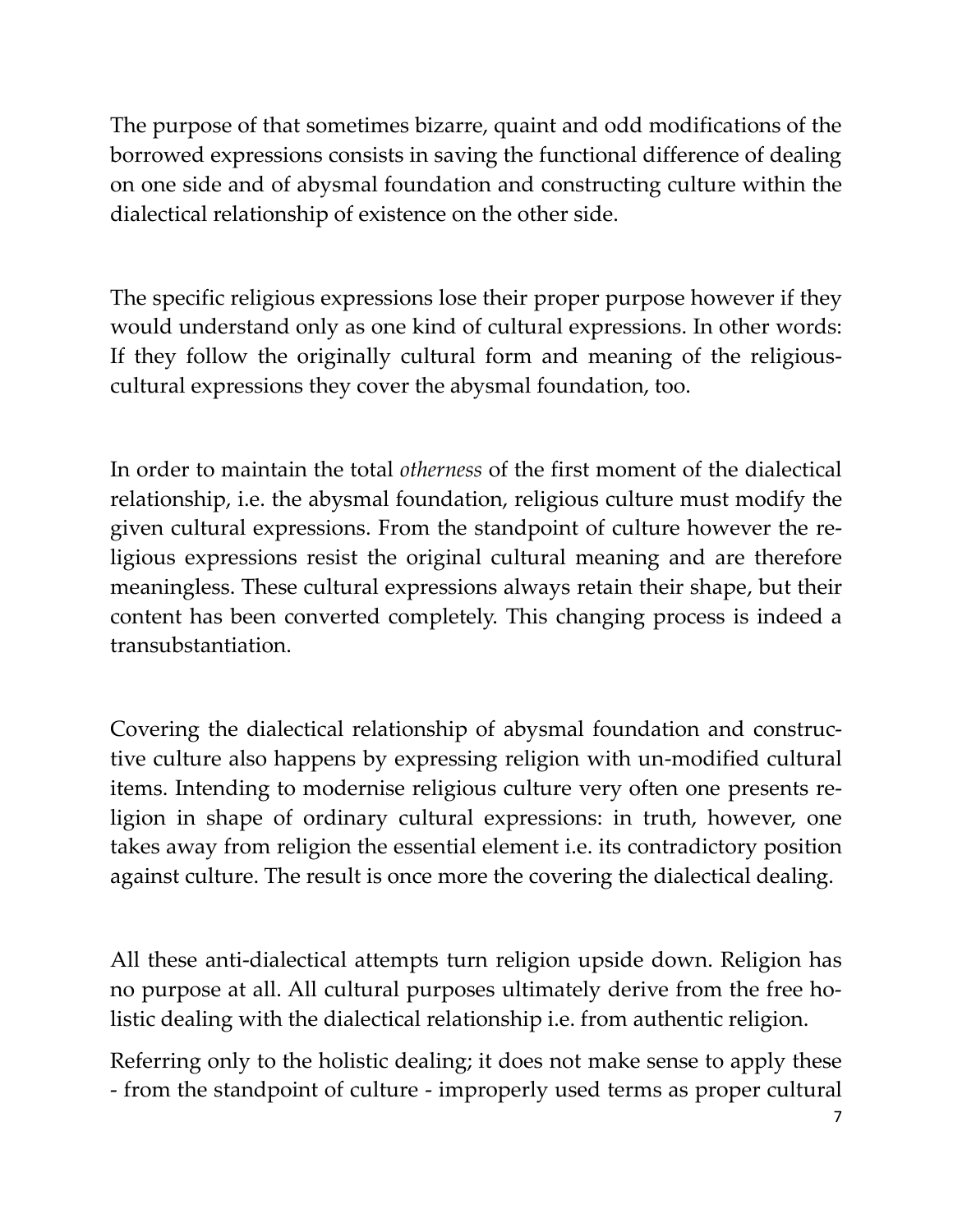expressions; therefore adding religious culture to actual culture is indeed a contemporary alienation of religion and the peak of self-estrangement of anti-dialectical religious cultures.

The effect of misusing the figurative expressions of the holistic dealing leads to cultural irrationalism and deformation of its mission of rational construction of existence.

In this way the expressions of religious culture build its own symbolic world - by counteracting the constructed world of culture.

The contradictory use of cultural items by religious culture works only if mind strictly focuses on the non-expressible meaning of the original religious act, of religion, of the dealing with the existential relationship.

Interpreting religion and religious culture a matter of profane culture and considering them as one of many examples of cultural patterns, the antidialectical religious culture does not only cover the infinite abysmal foundation, the basic freedom of existence, but also constructs in this way the illusion, culture as such could constitute sense and value as well as failure and worthlessness of existence at all.

Such ultimate judgements on existence are in the light of the indeterminable and uncontrollable abysmal foundation null and ovoid.

Anti-dialectical positions try only to escape the existential reality of the abysmal foundation. But this attempt to give a final judgement on an ultimate value or worthlessness of existence does not work.

The abysmal foundation principally suspends all the cultural efforts to construct an artificial pseudo-foundation of existence.

That is exactly what culturism as an anti-dialectical religious culture is doing by covering abysmal foundation and apotheosising culture.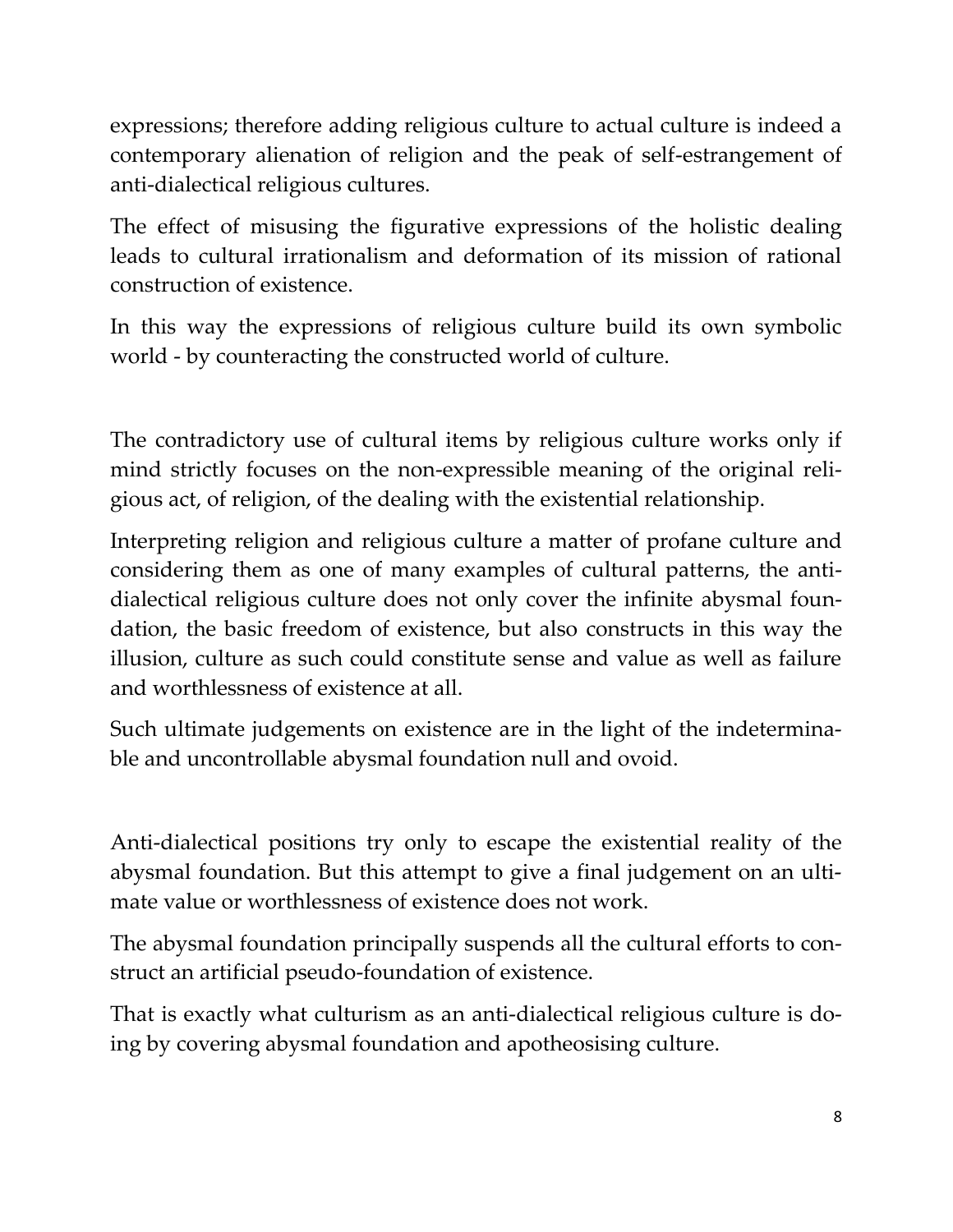By treating religious culture as substantially separated from authentic religion one ignores its only expressive function. Extracting its proper meaning and identifying authentic religion with its culturized expressions, of course 'religion' must be understood as a pure cluster of cultural absurdities.

In this way pan-culturism does not stand but covers the dialectical relationship of existence forgetting the even culture transcending nature of the human mind.

During evolution of human encephalon, the instinctive behaviour was reduced. Therefore, mind was forced from the beginning to face the difference of the abyssal abysmal foundation and culture.

This evolutionary pressure has been the reason for the development of religion and the resulting religious culture.

Religion was the immediate and necessary mental reaction due to the significant losses of natural determinate instincts which seems to have been triggered by the increase of brain.

By free but necessary target setting and non-fixed producing of appropriate instruments both processes interactively enforced the development of the free mind.

Facing these losses, the human being had to organise an artificial culture constructed by its mind's self-created imaginations.

Naturally fixed drives have become undetermined energies and emotions; their control has been adopted by the basically free will, the executing agent of mind's intentions.

The new unavoidable holistic dealing produced the first religious culture: mythology. This first multiple expression of the original religious act of holistic dealing turned into imaginative form.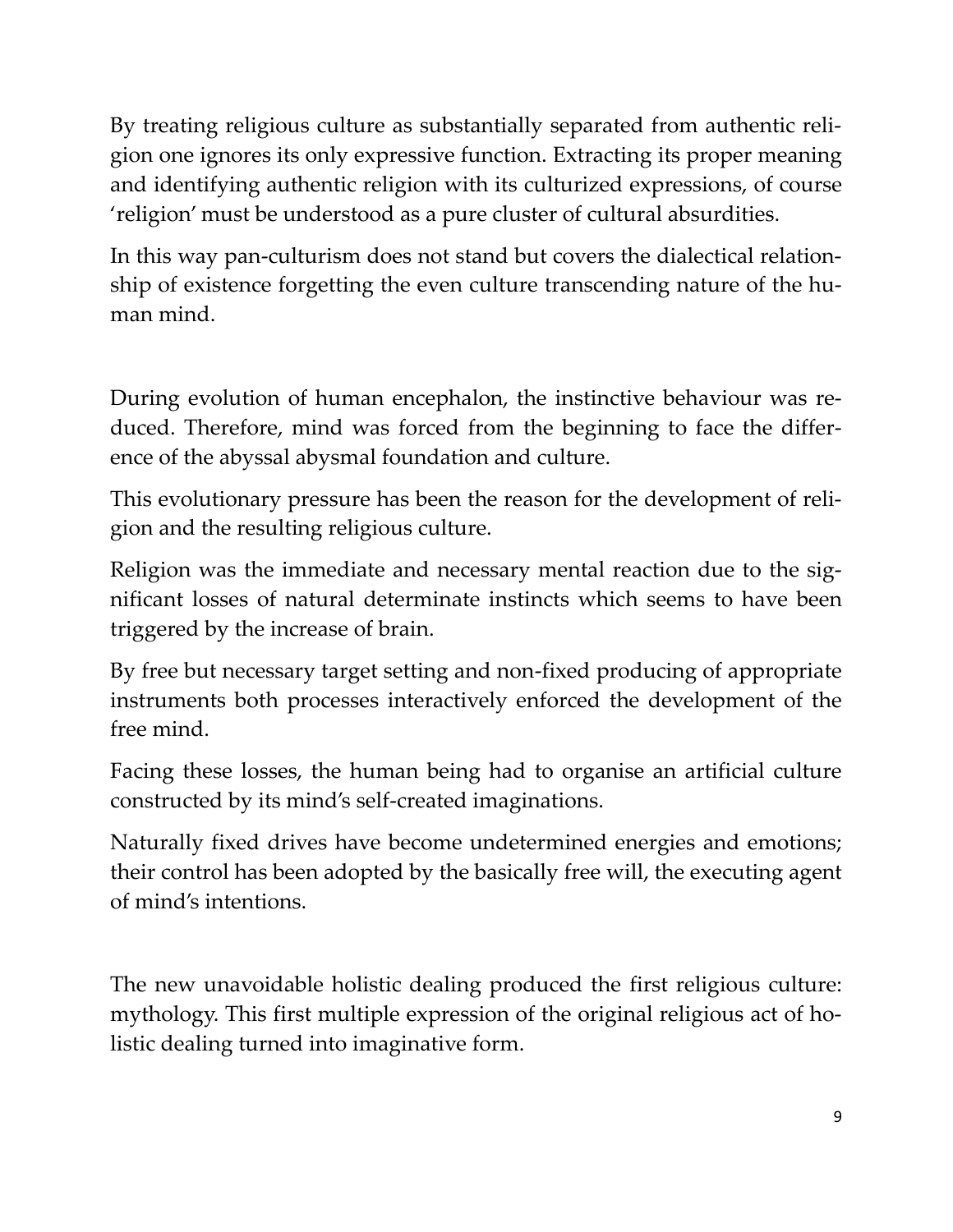Losing its natural instinctive determination, the mind was forced to develop slowly the artificial culture as the new method of organisation of existence; but at the same time human consciousness recognised the difference of artificial culture and abysmal foundation. While dealing with this existential difference consciousness became aware of it; this awareness was originally expressed in figurative imaginations. The first kind of religious culture.

This differentiation of abysm-al foundation and formative culture was indeed the greatest mental effort of the first humans.

However, out of the freedom of mind, of the abysmal foundation, the dealing could result in standing or covering the dialectical relationship.

Mostly covering the abysmal foundation and establishing illusionary divine orders of culture the mind hoped to escape the freedom of its existence and to stay with zje meat pots of instinct control.

On the other side humans always revolted against these surrogates realising freedom as the very nature of humanness.

In the beginning of human history mythological imagination allowed the articulation of both ways of dealing.

Some modern religious cultures like atheism, positivism, and other kinds of anti-dialectal weltanschauung attempt to exterminate and to denunciate that humanising product of mind considering it as unsubstantial and destructive irrationalism or even dangerous disease.

The truth of the abstract fight against mythology is the attempt to cover even all those mythological traditions which recognise and stand the dialectical relationship of culture and abysmal foundation.

The dialectical dealings of many mythologies in East and West had been combatted and even persecuted in mythological as well as in postmythological times.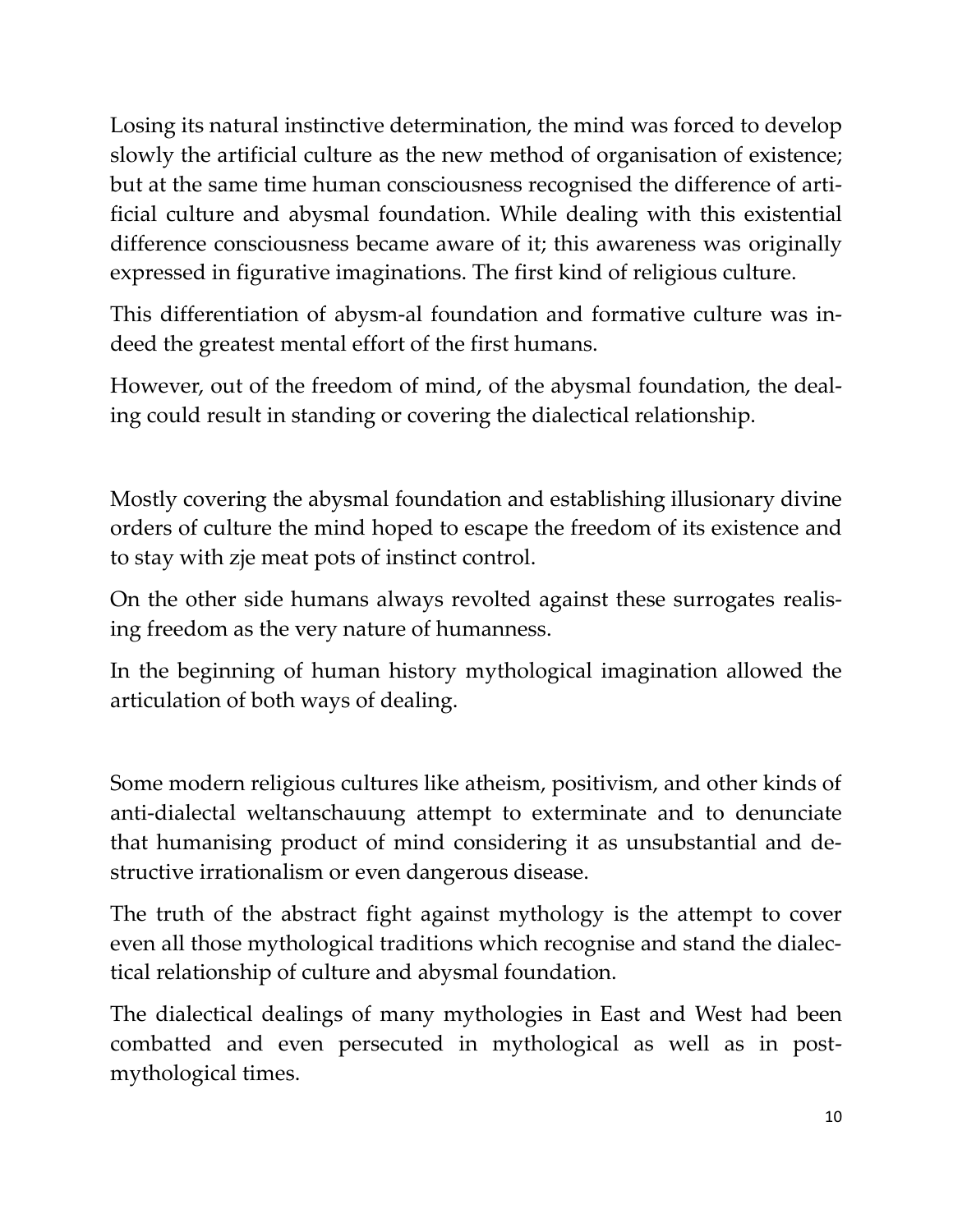There is no doubt, mythological imaginations have been the first expressions of humanisation.

Covering the non-cultural abysmal foundation of existence, many cultural ideologies understand all mythology as a wrong and outdated example and phemenon of primitive culture allegedly refuted by science, technology and social progression.

This position uses culture, science etc. to cover the dialectical relationship d - especially the abysmal foundation of existence.

Using culture in that way humans are subjecting themselves under the mostly violent domination of their own finite products and by that repressing the unavoidable basic freedom of their existence.

The essence of man is constituted by the uncontrollable freedom of the abysmal foundation and constructed by formative culture.

In this concern taking culture as constituting moment of existence deprives the human consciousness of the basic freedom i.e. basic truth of existence and heads them into existential unfreedom, into self-made bondage.

In contradiction to the anti-dialectical religious cultures or ideologies the great German philosopher G.W.F. Hegel (1770-1831) adopted another course. In his lectures on philosophy of religion he recognised mythological religious culture as a substantially true expression of mind's dealing with the dialectical relationship of abysmal foundation and culture. Mythological items were necessary expressions of that dealing in view of particularly the infinite abysmal foundation. Even monstrosities, the fantastic and even grotesque mythological expressions were nevertheless media by which the early humans reflected, backed up and preserved the dialectical relationship of culture *and* abysmal foundation i.e. they didn't reduce their existing to culture, to their ever day experience only.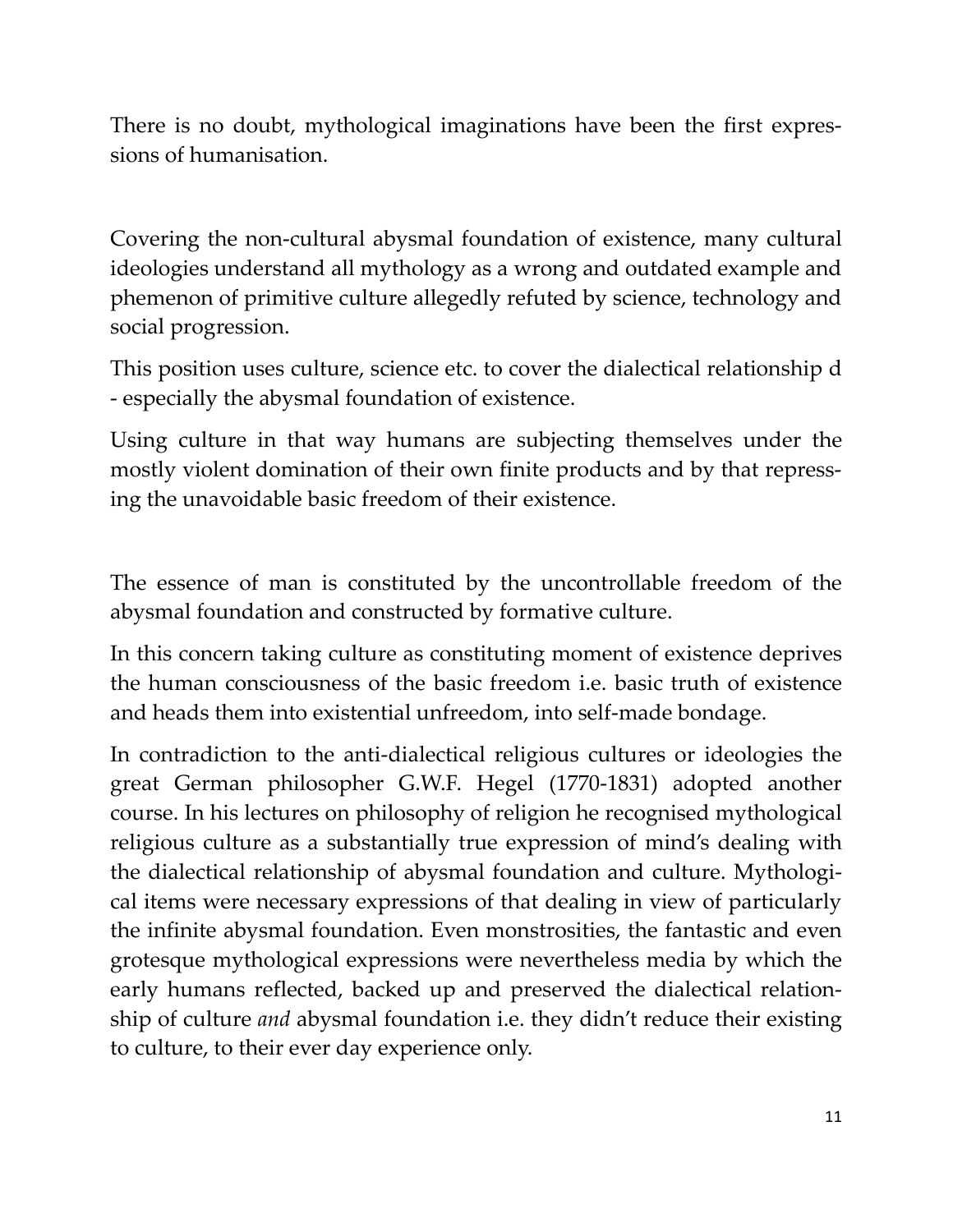By means of the mythological religious culture it was possible to face the radical difference of both moments of the dialectical relationship.

Hegel makes a clear distinction between form and content of mythology.

The content i.e. the existential dealing resulting in e.g. dialectical religious culture had an alienated form which means that the abysmal foundation is supposed to be a separated i.e.an alien thing. The abysmal foundation i.e. the mythologically called the Divine was considered as a non-relative substance within in the dialectical relationship.

In order to suspend the mythological alienation Hegel considered the conceptualisation of mythological imaginations of the interrelationship as necessary. Conceptualising does not mean the abstract negation of mythology; just the opposite is true: it means the thinking elaboration of the essence of mythologically communicated truth of existence.

Conceptualising mythology mind reveals the existential truth of the Divine as the constitutive moment of the dialectical interrelationship.

Nevertheless, one must also keep in mind meaning and substance of mythological as well as conceptual religious culture are the same:

Both versions of the existential dealing of the dialectical relationship fully can represent the truth of existence.

Hegel even suggests the mythological version is more powerful than the philosophical conceptualising. There would be no need to make all the people philosophers or to outroot mythological religious culture.

Religious culture containing the whole of explicit and implicit expressions of religion includes not only the movements traditionally called 'religions' but also all the other existential resp. religious cultures even if they usually call themselves - in order to separate themselves from traditional 'religions' - secular, atheistic, enlightened, rational, scientific etc.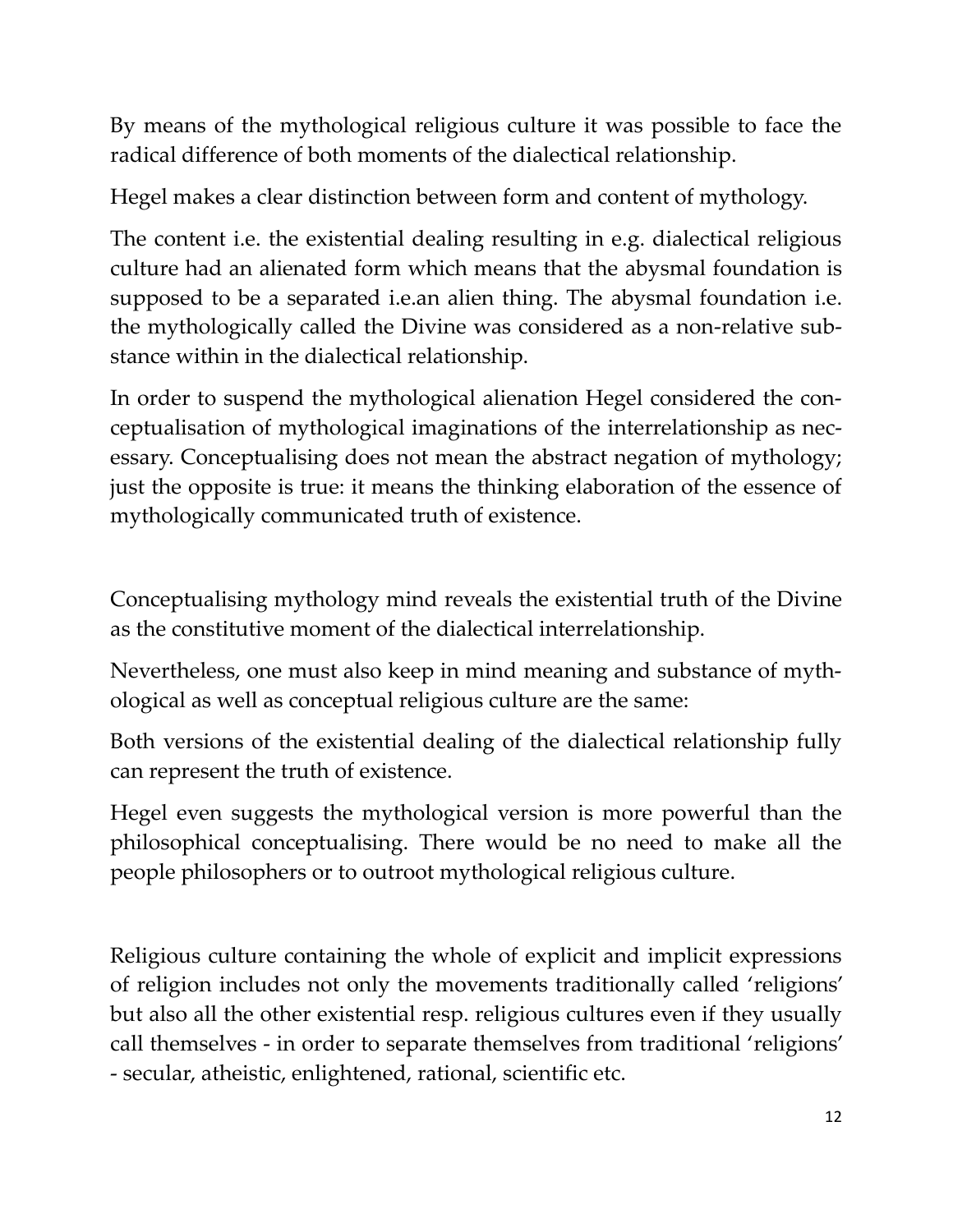But all dialectical and all anti-dialectical religious cultures root in the same necessity of religion respective of existential dealing.

However, one must add to these collective, public, and articulated religious cultures the secret, private or not even subjectively articulated but still working religious cultures.

Mythological or traditional and non-mythological or modern religious cultures are not identical with dialectical and non-dialectical ones. There are anti-dialectical traditional religions believing in justification by work or strict karmism. But there are dialectical traditional and modern religious cultures believing in grace as substance of existence.

The relation of religion i.e. the original religious act and religious culture is - as mentioned above - necessarily ambiguous.

There may be a person convinced to be an anti-dialectical atheist, but unconsciously follows just the opposite, i.e. a dialectical religion. Or a person is convinced of its anti-dialectical piety believing to get meaningfulness or salvation of its existence only by its own performance. Persons may be e.g. a reborn Christians or ascetic monks or strict Catholics or orthodox Muslim or socially engaged Buddhists but nevertheless they all their articulated convictions may not coincide with their ultimately free and uncontrollable conscience. This conscience is the subjective agent of the abysmal foundation of existence which is not necessarily dependent on one's own articulated convictions.

Indeed, delivered religious cultures influence particularly during the process of juvenile socialisation the individual's conscience. But even this process is not identical with the respective elaborated religious culture. Not only the authorities of the respective religious culture influence the child but also and even stronger other agents of that process e.g. family members,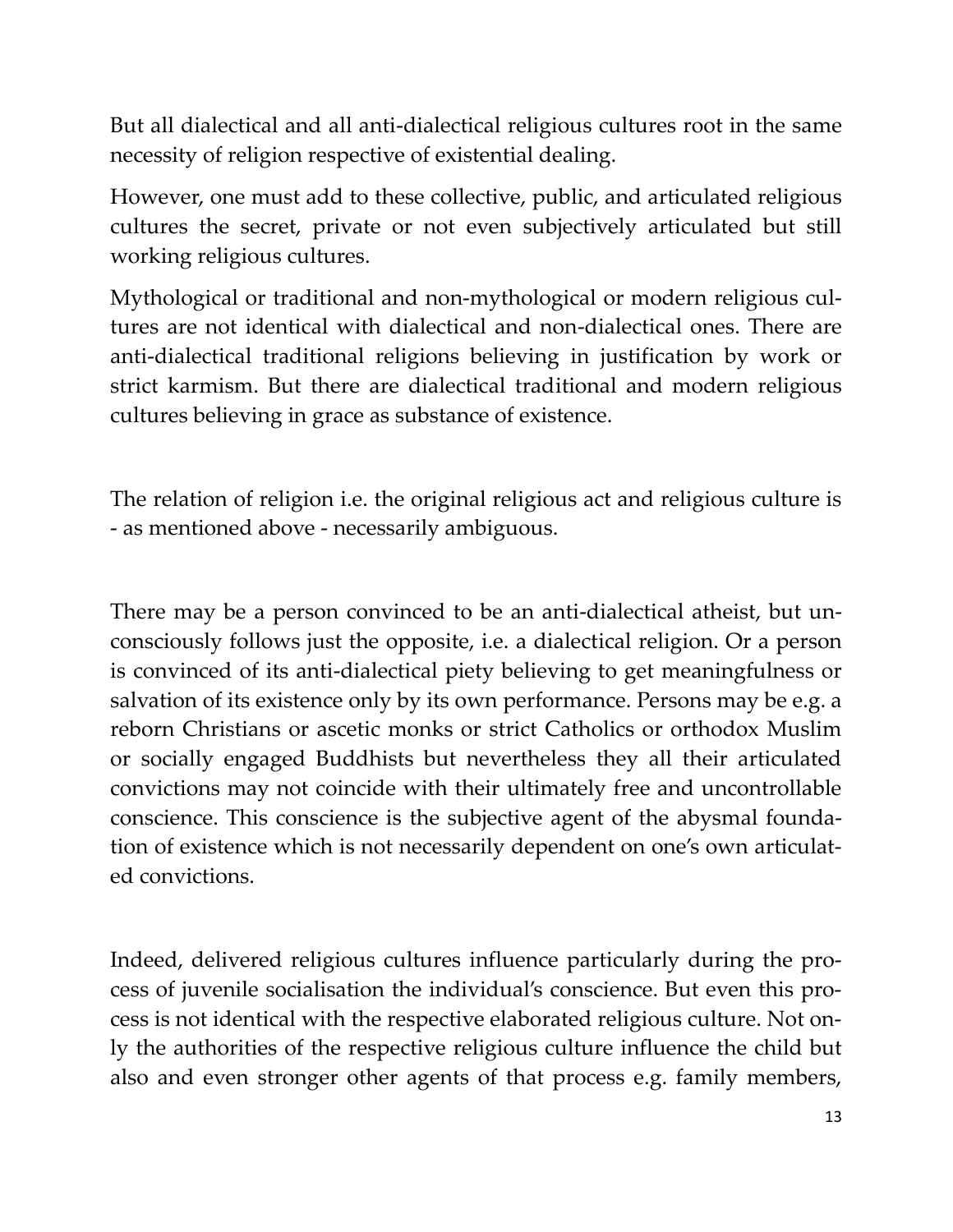other relatives, teachers, friends, media, etc. etc. In open societies all these interpreters are getting more and more influence than the religious authorities. But all the processes of social adaption during adulthood do not touch at all the level of individual conscience. In realty, every individual has its own invisible or even unconscious religion and religious culture.

Although the two moments of the dialectical relationship - abysmal foundation and constructing culture - completely contradict each other, nevertheless they form a dialectical unity.

Tits unity is a 'concrete' one because both moments although excluding each other are nevertheless inseparably 'grown together.'

Despite contradicting each other both united moments nevertheless constitute an extremely tense relationship. A relationship however does not separate but connects two even extremely antagonistic items.

The friction of this concrete contradiction effects the dynamic of that unity. i.e. the freedom 0f thinking, i.e. mind's life.

Tradition imagined infinite mind as God i.e. as a free creator and his free power grace on one side and on the other side the human being as creature realising finite mind through its will and work, its culture, its building of existence.

Building its existence mind makes itself finite. The whole of its finite building we call culture, i.e. the whatever human beings have built or constructed in real history. Contrary to this, abysmal foundation means the ultimate indefiniteness of existence.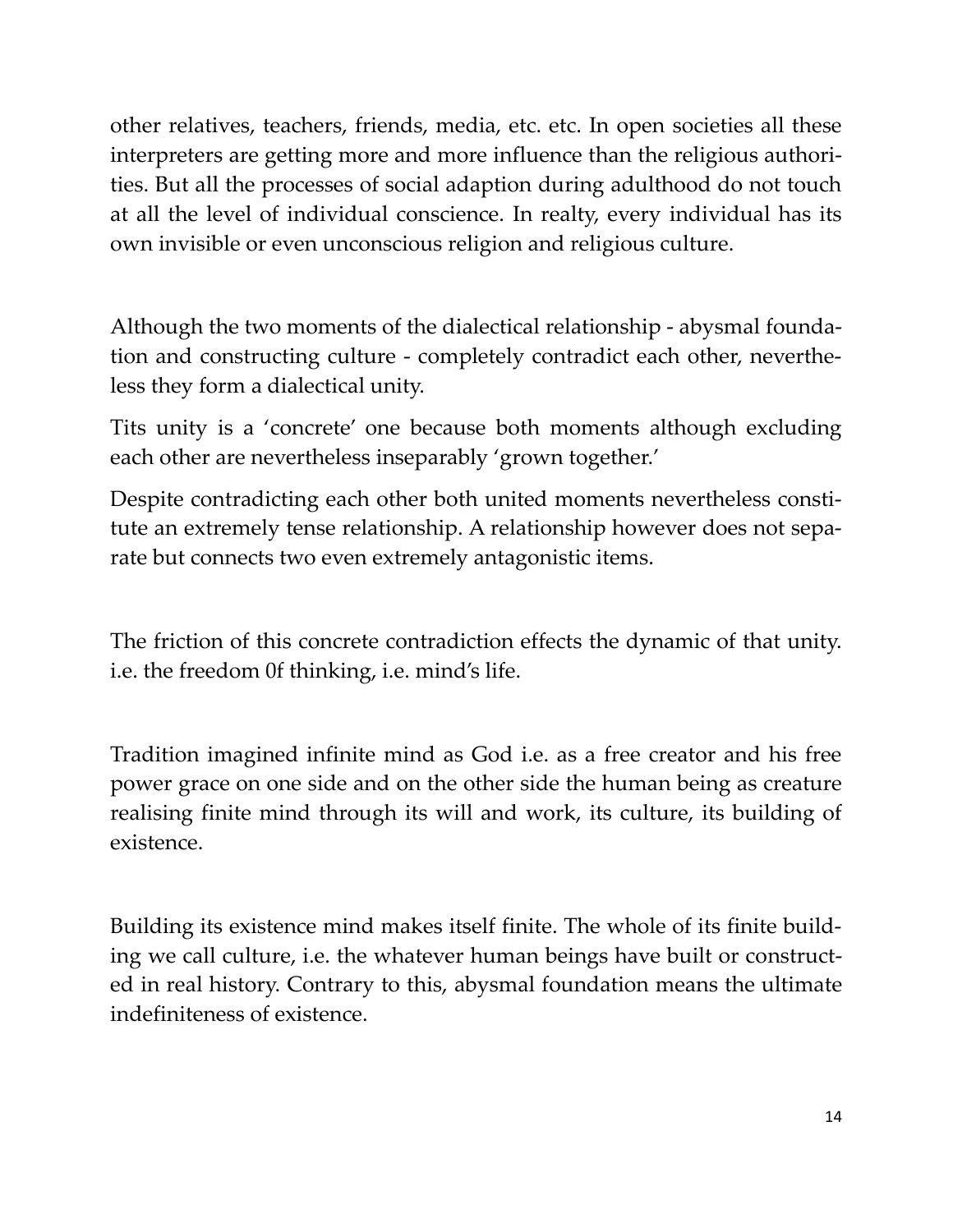Mind's activity is thinking (germ. Denken) which is acting as dynamic abysmal foundation and as constructive building.

This free thinking being the producing subject, the producer of all, is not determinate by any of its products or contents.

Therefore, even mind's own basic forms of sensual perception (time and space) and its basic categories of finite thinking -e.g. rules and categories of understanding like the sentence of excluded middle or the pure concept of understanding cause and effect' – all these items are according to Hegel mind's own products and not at all unchangeable determinants by nature.

Thinking mind can change even these its own categories and rules because they are its products only. Free thinking is eluding any classification and definition.

In this concern it suffices to mention the criticism of Aristotle's axiomatic two-valued logic by Martin Luther's, G.W.F. Hegel's<sup>4</sup> and modern multivalued logic.<sup>5</sup> Aristotle denied concrete unity and insisted in excluding constitutive contraction.

If free thinking is not determinate by anything else, it is totally independent, then it comprises even those things finite mind has not yet thought, or which are - according to the actual categories – not yet thinkable.

Thinking does not mean only reflecting things. Its substantial meaning consists in creating everything. There is nothing outside thinking because even 'outside' and 'thinking' are only thought items.

On reason of this infinite power of mind's thinking finite products are constantly under pressure to transform. Infinite mind's boundlessness contradicts all borders which, however, are necessary to identify finite items.

But these finite items are always imposing limits on the borderless infinite mind's thinking. However, determinate thinking i.e. its content has borders and is finite.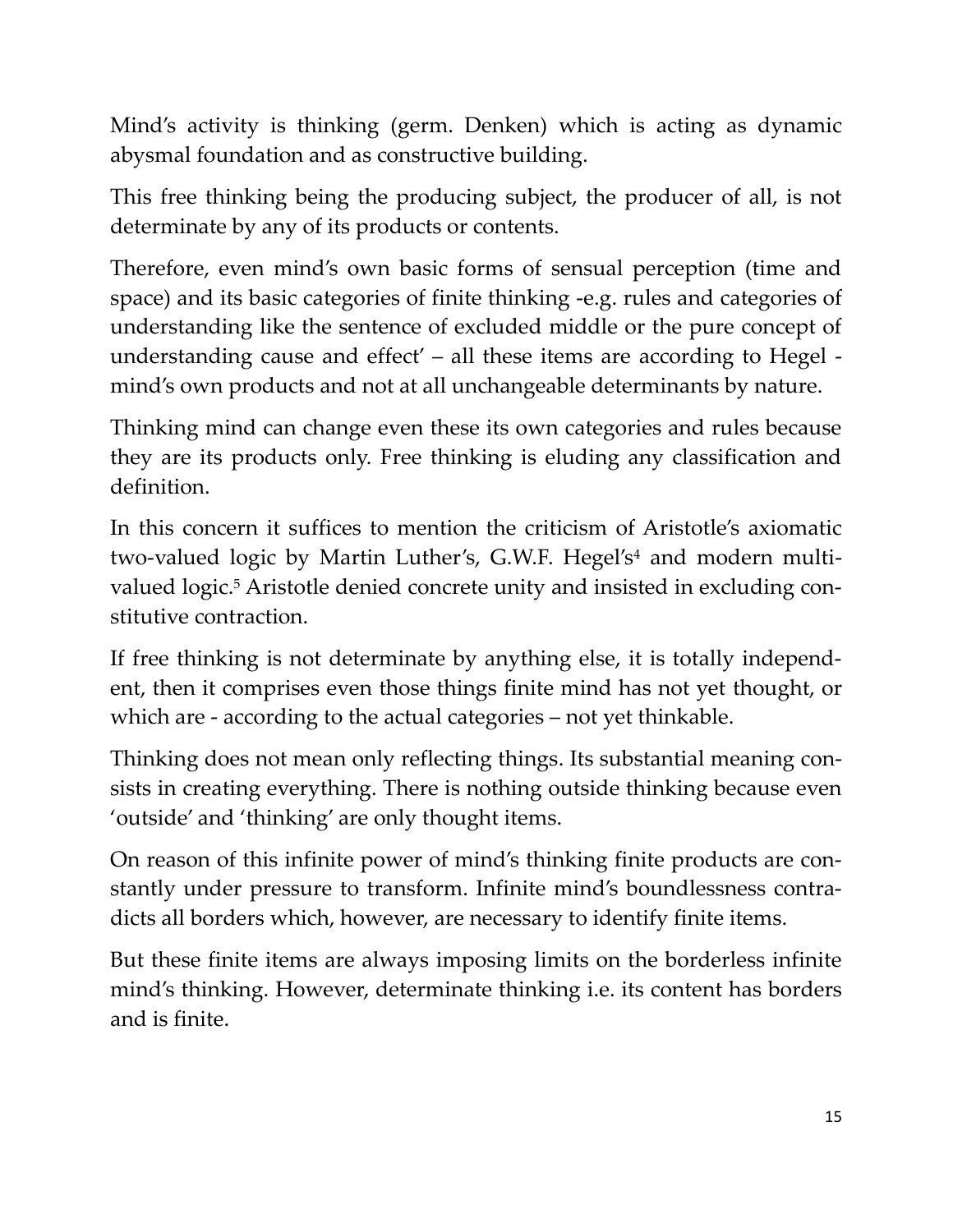Anti-dialectical religions try to remove that concrete dialectical process feigning an autonomous identity of culture. But mind's thinking is always working in its own unity of contradiction.

Because of this dynamic dialectic finite items have weak and unsafe borders and are permanently subject to coming and passing, changing, getting new shape or completely vanishing.

Mind is incessantly forcing its own finite buildings to transcend themselves.

Although objectivating itself by producing and exterminating itself in its finite form of culture, mind nonetheless keeps during that basic process its very nature. Its truth is nothing else than transcending as such.

Resisting the transcending force of mind's thinking is useless. All those cultures particularly those ones having already outlived, their temporary meaning and value will in any case go down at last.

The same happens with cultures manipulating the imaging and even thinking perceptions and are violently oppressing life. They will not and did not survive in the long run. Also, all such oppressive cultures have not been and will not be crowned with permanent success in history. History has proven from the beginning of the building of human societies even all tyrannies and other regimes have disappeared with time. No one can escape the sword of transcending mind.

On the other side infinite mind becomes a finite item. After transcending a finite cultural construction only new finite one i.e. another finite objectivation of mind, anew culture, will follow.

Mind's capacity of exposing itself to permanently changing its finite contents - they may be intellectual, moral or emotional ones - reveals its very nature: radically free thinking.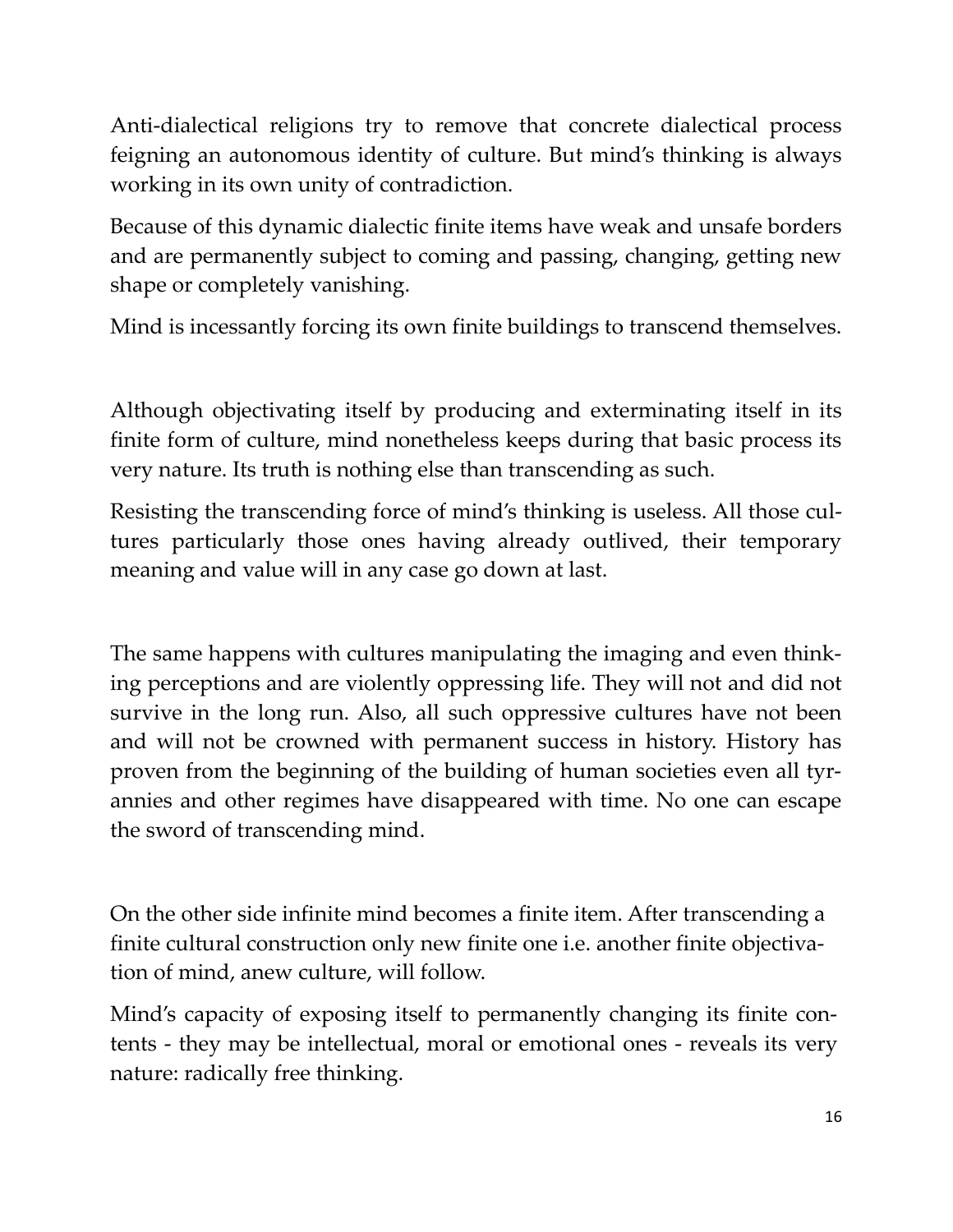Thinking is creating and dissolving everything. Without thinking not even mind's own category 'nothing' would be there.

If thinking is 'beyond' being and nothing; then about thinking a judgement is not at all possible. Thinking is indeed the mystery of existence.

Therefore, speaking about thinking as such one must know that all the terms in this concern are ambiguous:

There is a difference between expressing and meaning. Thinking as such can only be meant but never immediately and appropriately expressed. Therefore, speaking about infinite mind one must always and without any restriction of any kind keep an eye on the meant idea not only on finite expressions.

There is always the ruthless threat of otherness because infinite mind is essentially present in finite items. Finite without infinite would be a empty platitude. Nothing can be even understood without its otherness or negation.

Abstract positivism is logically and in fact impossible and therefore pure dogmatism.

All the historical revolts against finite self-eternalising, self-rationalising, self-naturalising or self-apotheosising of cultural orders, institutions, ideas, persons and activities root at last in the uncontrollable infinite mind.

The infinite mind, the first moment of the dialectical relationship of existence, traditional religious cultures ns entitled 'God'.

However, the term God with all its variations does not matter so much; important is only its meaning within the dialectical relationship.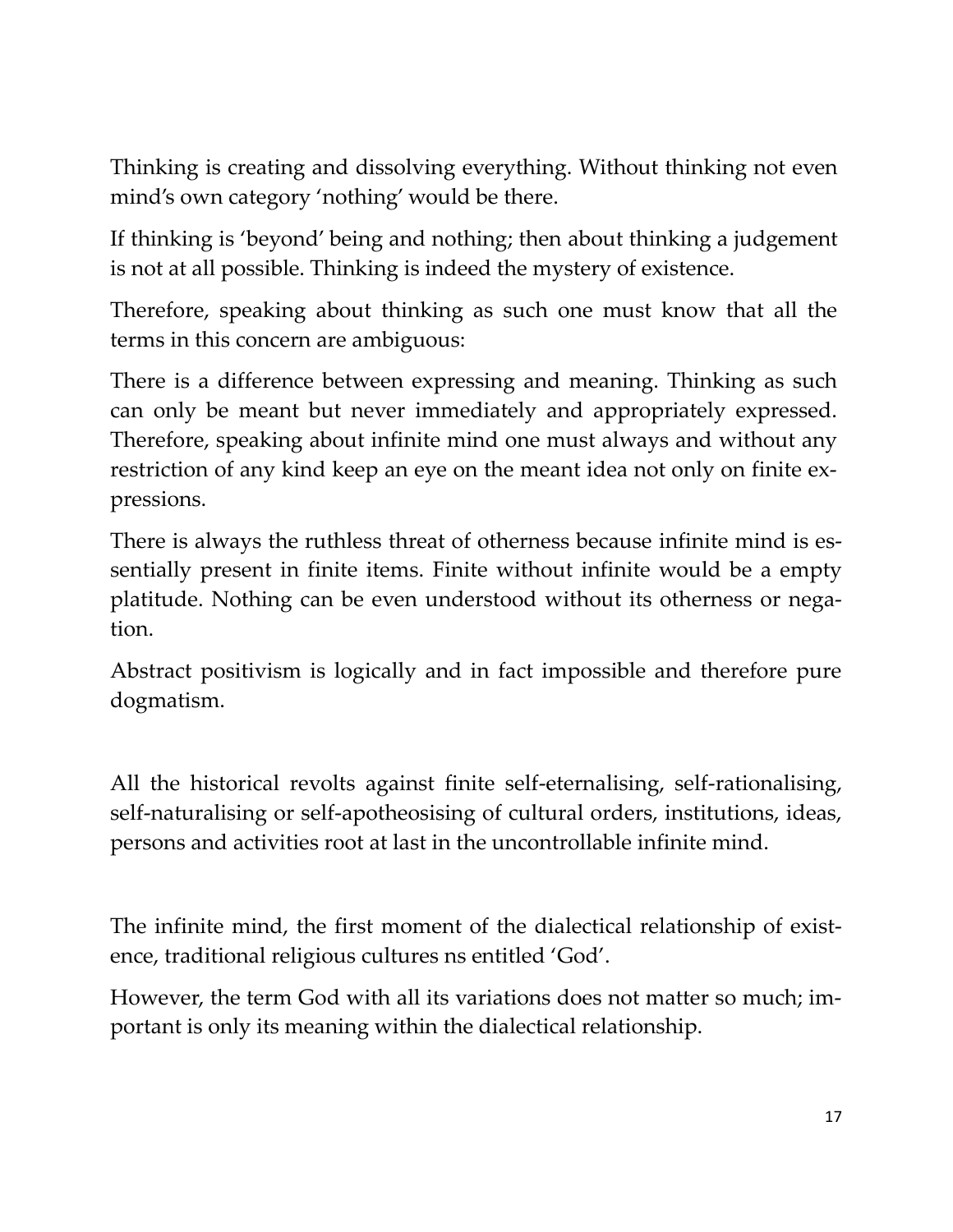Traditional religious cultures are not in the least untenable assertions allegedly invented by cunning religious personal on purpose to exploit good faith of people.

This position favouring the elitist ideology forgets that all cultural constructions in history are constructed by the masses. The leading classes even if they establish terrorist regimes they are nevertheless depending at last on the will and work of the masses.

All secular rulers und religious leaders can only hold on power if the masses want or tolerate them.

Therefore, all elitist theories of historical development are declaring elites to subjects of history and the people to underage and helpless objects of their manipulation or as they call it reasonable leadership, are pure illusions.

Karl Marx is usually considered such a prominent elitist critic of religion. However, being a dialectical thinker, he denied the atheistic abstraction religion would only function as manipulative means to oppress and exploit helpless masses. On the contrary, he recognised the human mind in the form of religion preserved imagination of humanness. He dialectically criticised religion only of its alienated form of humanness. This form due to historical circumstances now has been brought to term and should and could be realised on earth.

In his famous sentence religion is the opiate of the people, Karl Marx just wanted to say: the masses are self-determinate subjects of taking opiate and are just not pure objects of elitists' misuse. The masses take the opiate by themselves wishing to avoid the loss of their humanness not yet being realised.

Karl Marx was not interested in the realisation of a special finite picture of human being. On the contrary, he was convinced the development of modern scientific and technical productivity could liberate all human beings from any outlived labour to eke out their living. When the technical productivity allows the human being to reduce radically the time of necessary labour it could in fact experience its humanness, i.e. disputing its exis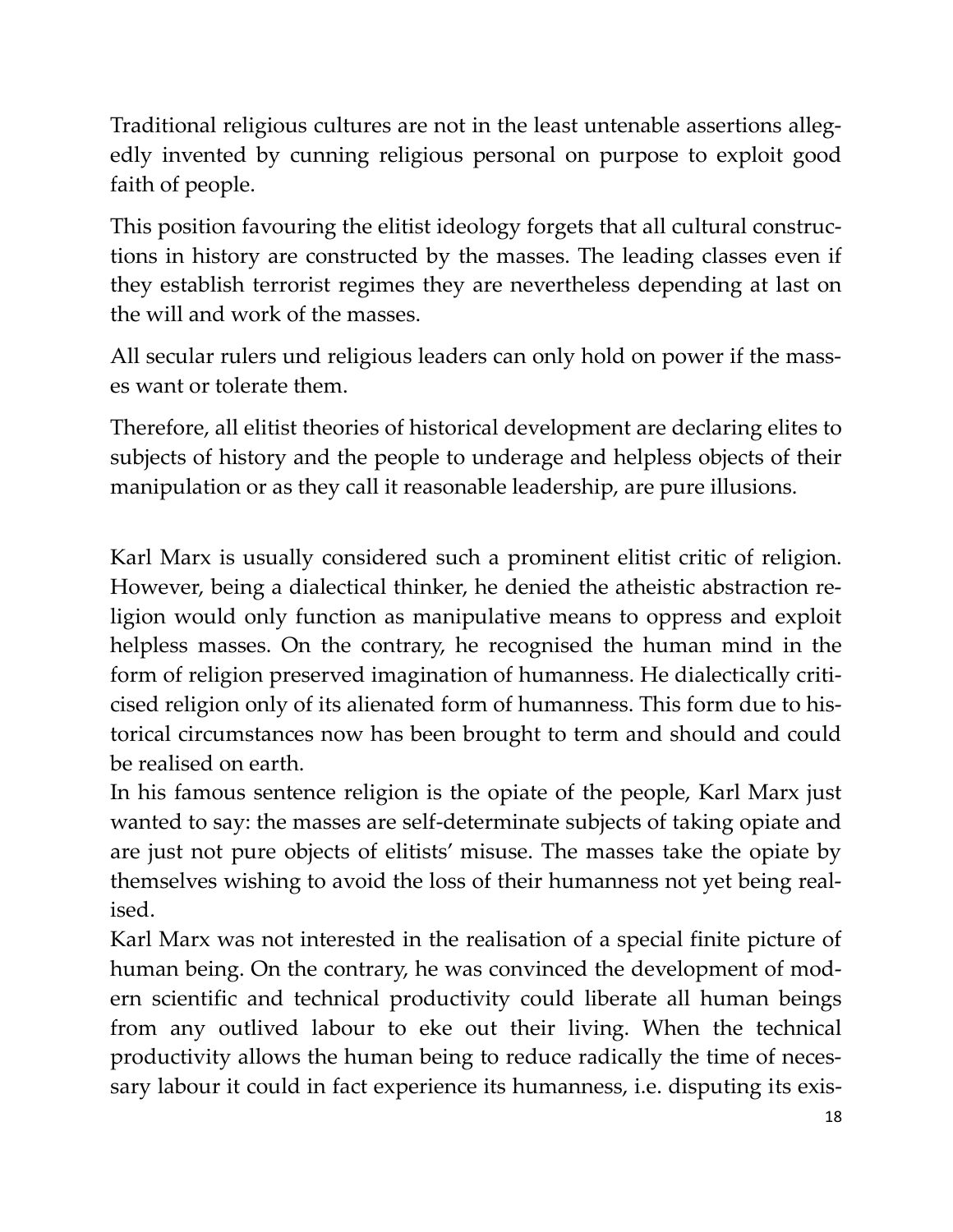tential freedom. It would realise what traditional religious cultures prevented the forgetting: of the truth of human existence.

Karl Marx intended the 'material' i.e. socio-economic liberation of the suppressed freedom of existence. This radical freedom is just the opposite to an execution of a finite and arbitrary picture of man. Not being forced to waste its life for their living this freedom means the confrontation with the essence of existence: The freedom is struck for an answer, how to live, how to work and to be. There is no given sense of life, no essential picture of man's destination. The freedom would alt last confront human being with the abysmal foundation of existence.

According to the mythological religious cultures human being gets in heaven liberation from all sorrows and its task consist only in praising the souber4ain Lord, i.e. respecting and accepting the indefinable abysmal foundation of existence.

Karl Marx intended a 'realm of freedom' organised by an 'association of free human beings'. 'Free' means that the people must decide by themselves how to live beyond necessary but minimal labour. Therefore, he never favoured any enforcement of a finite picture of a homo novus, new man; such a picture would anew oppress the existential freedom just achieved in a culture free of alienation.

All those pictures of man prescribing how the humans must exist suppose that mind is restricted to an arbitrary historical selfie.

However, its basic nature has no limits. No one can say what the human being liberated from alienating labour will do, think or feel. Reason is mind's essential power of negativity which unmasks all finite pictures of man as desperate riots against the seemingly unendurable freedom of existence.

The mythological sentence that the human being is God's own likeness and God is not determinate had in alienated form developed the existential idea of the freedom of mind.

In contrast to abstract atheism Karl Marx did not understand mythological ideas as false, however their truth must be theoretically purified by contra-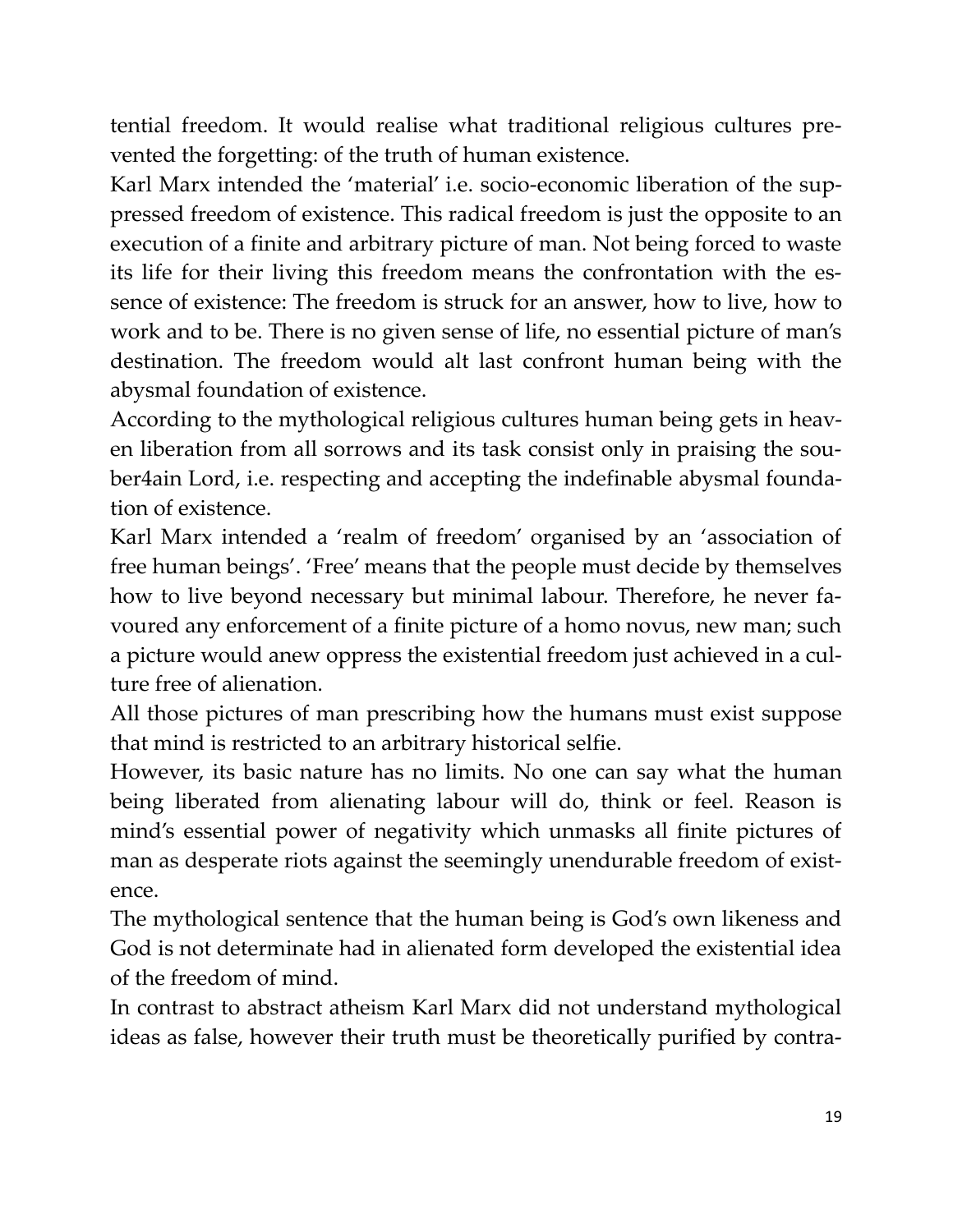dicting but concrete atheism or de-mythologization uncovering truth of religion.

The result of this process leads to 'positivism<sup>6'</sup> preserving both moments. But only technical and social liberation from alienating labour realises the basic idea of purified religion.

This real liberation opens the door to an authentic praxis<sup>7</sup>, purposeless doing, free building of existence, an activity mythology attributed to God's likeness, the human mind.

Wladimir Lenin's anti-dialectical and dualist view of religion turned Karl Marx's dialectical understanding of religion and his concept of existential freedom to the opposite saying: religion (i.e. religious culture) is an opiate for the people given by the oppressive classes in order to manipulate them; therefore, religion must be substituted by the finite picture of the homo sovieticus.

While Karl Marx, interpreting religion in a concrete dialectical way, recognised mythological ideas as imagined and therefore alienated expressions of the abysmal foundation of existence.

Instead of their violent extermination, he comprehended that development of 'material' i.e. socio-economic conditions the de-alienated intentions of the mythological ideas could get their true and proper reality.

Having an abstract view of religion Lenin wanted and organised – although in vain - the complete eradication of religions and the violent enforcement of a finite picture of human being. Indeed, he intended not only to destroy historical religious cultures but religion at all, the holistic dealing.

Mao tse-Tung followed the elitist Leninist way. Once he told the Dalai Lama: religion is poison for the people. But his persecution of religions did not work. Nowadays Chinse people are travelling by train to Tibet in order to find a guru who - in contrast to the crude consumism. and abstract constructionism propagated by Chinese politics - could teach them about the abysmal foundation of existence.

In the West political groups are propagating the so-called 'Occidental' or even 'Jewish-Christian' culture as the peak of humanness. The most radical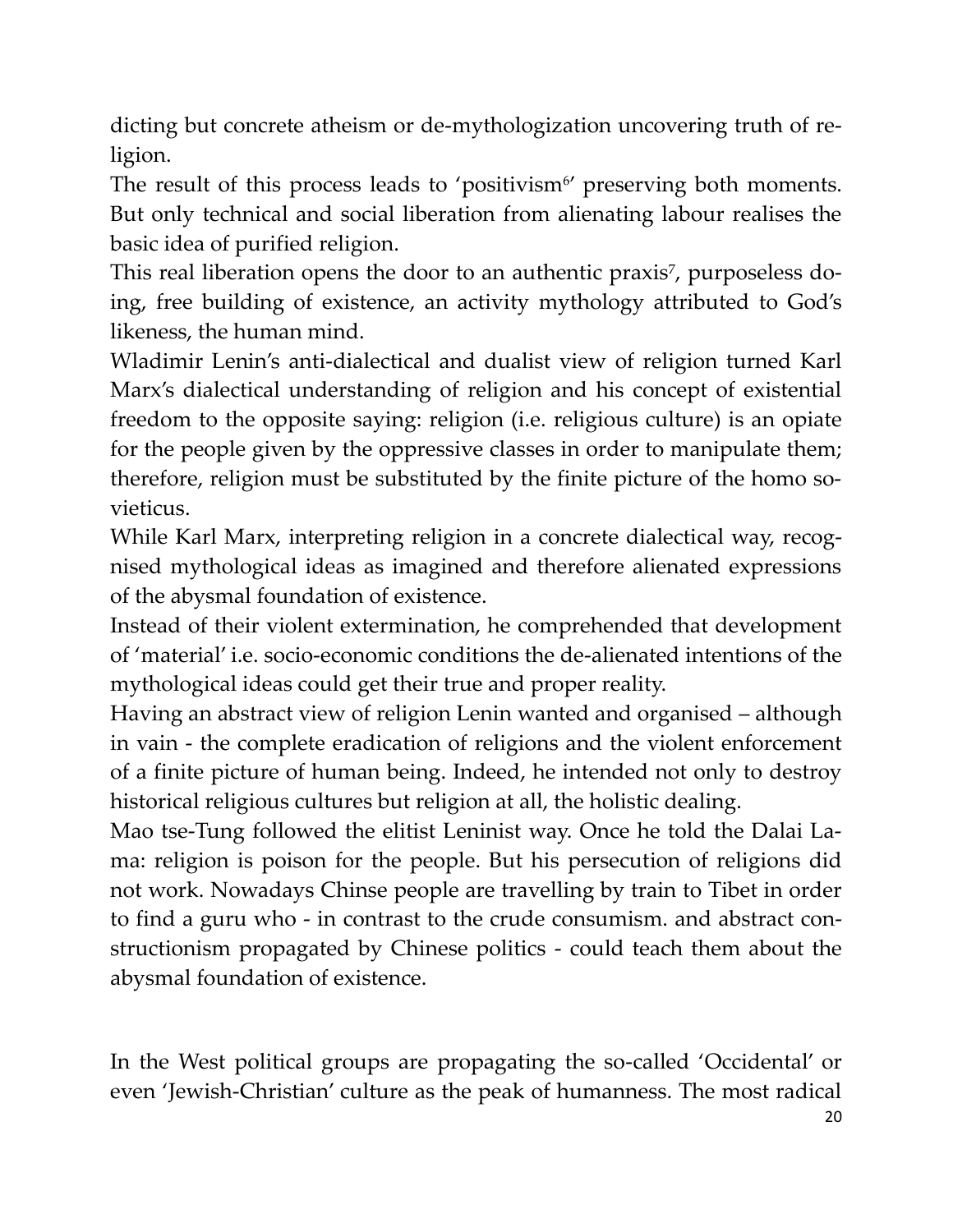form of these anti-dialectical religions is the ideology of liberal individualism.

Its picture of man claims to represent the very nature of human being. Therefore, a human being not having the possibility for getting cultural liberty has lost the meaningfulness of its its individual life, has lost its individual authenticity; in this way its individual existence would become worthless or even nothing.

This religion postulating the cultural liberty of an individual as its essential foundation and therefore denying the freedom of the abysmal foundation of its existence in vain replaces the true abysmal foundation by a picture of man which moreover suits only for a ruling class having access to the necessary resources to fulfil historically and socially constructed desires of an individual.

Another very influential religion is the moralist one penetrating all cultures today. According to this self-understanding the human being gives itself the sense of existence by identifying and practising arbitrary norms of life. This religion preaches meaningfulness of existence would depend on one's own finite performance: In that way finite self-dependency has become enthroned as an illusionary finite abysmal foundation of existence.

All these anti-dialectical religions intend the extinction of existential freedom, that consciousness should forget its very nature.

Reason is to silence the existential dialectic as the heaviest criticism of finitism, of all apotheosising of culture.

Traditional and modern anti-dialectical religions – they may misuse mythological or rational ideas - are mostly promising celestial or earthen happiness.

But that is nothing else than illusion and contradicts totally the freedom of existential thinking. So-called happiness or unhappiness is only finite and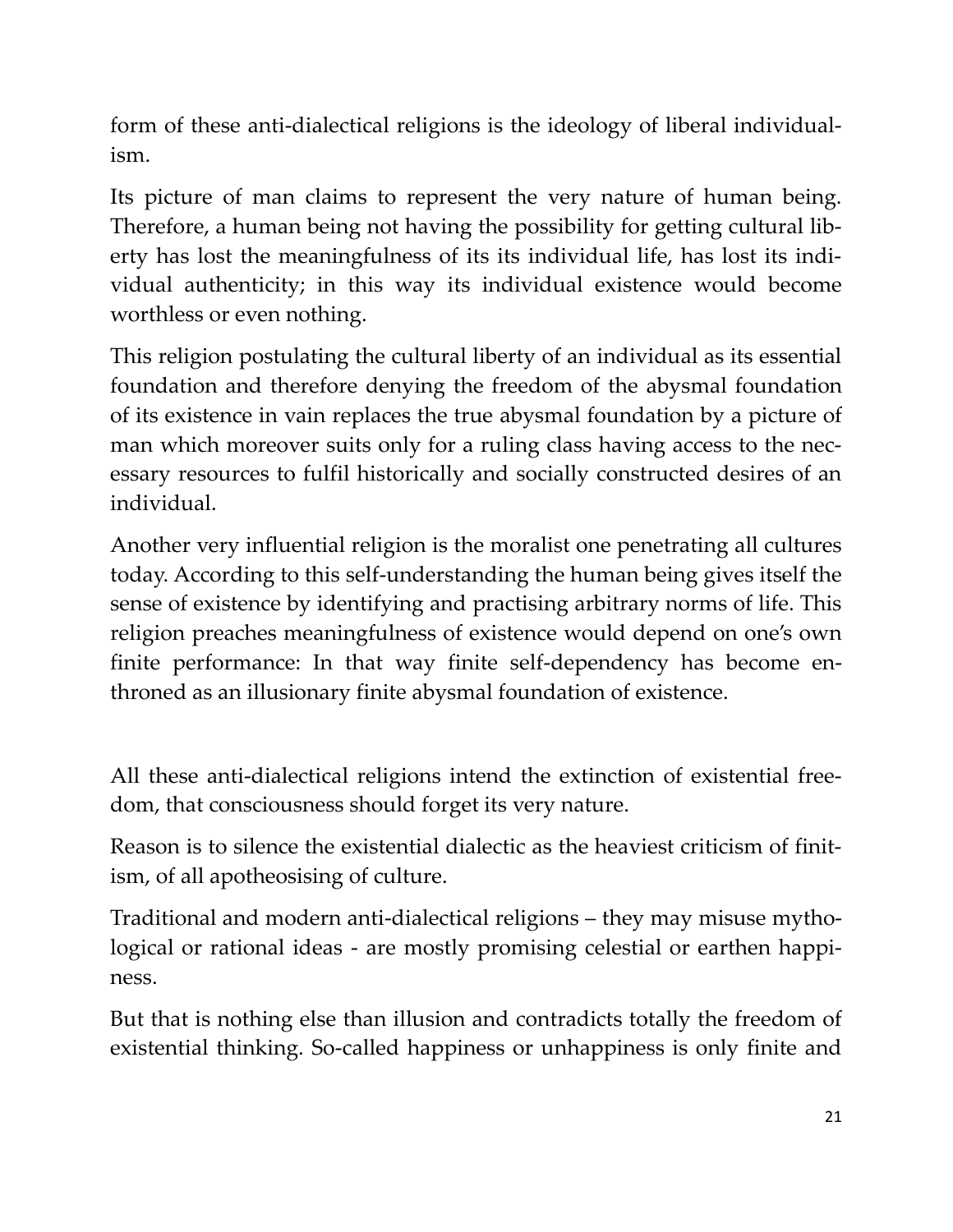arbitrary products of mind which is yet all the time changeable Insofar a cultural building can never become abysmal foundation of existence.

Other anti-dialectical positions claim the essence of religion would be psychic illness or social poison or mental degeneration, quite the contrary is true.

All those contents of religious culture are indeed results of mind's serious handling the dialectic of existence – even if such items are disgusting and horrible and propagating atheistic and secularistic culturism.

The relevant difference does not consist in the different contents of religious cultures but in recognising or ignoring the object religion i.e. the dialectical relationship.

If mind's genuine essence consists in dealing with his internal dialectical relationship, already in its mythological form it has developed the greatest historical achievement of human being. It realised by help of its capacity of imaging an imagination of something not belonging to his everyday culture and to its surrounding world: Rudolf Otto called the object of this imagination 'the total other'<sup>8</sup> or the Holy.<sup>9</sup>

This Holy stands in contrast to all contents of finite experience.

Although the humans got the awareness of the Holy in an alienated form, nonetheless they imagined in this way their own proper essence and nature.

Their existential experience is in no way different from ours – may their culture be extremely primitive and crude.

There is another prejudice concerning the origin of the imagined Holy or God. According to this religion the imagination God arose from an alleged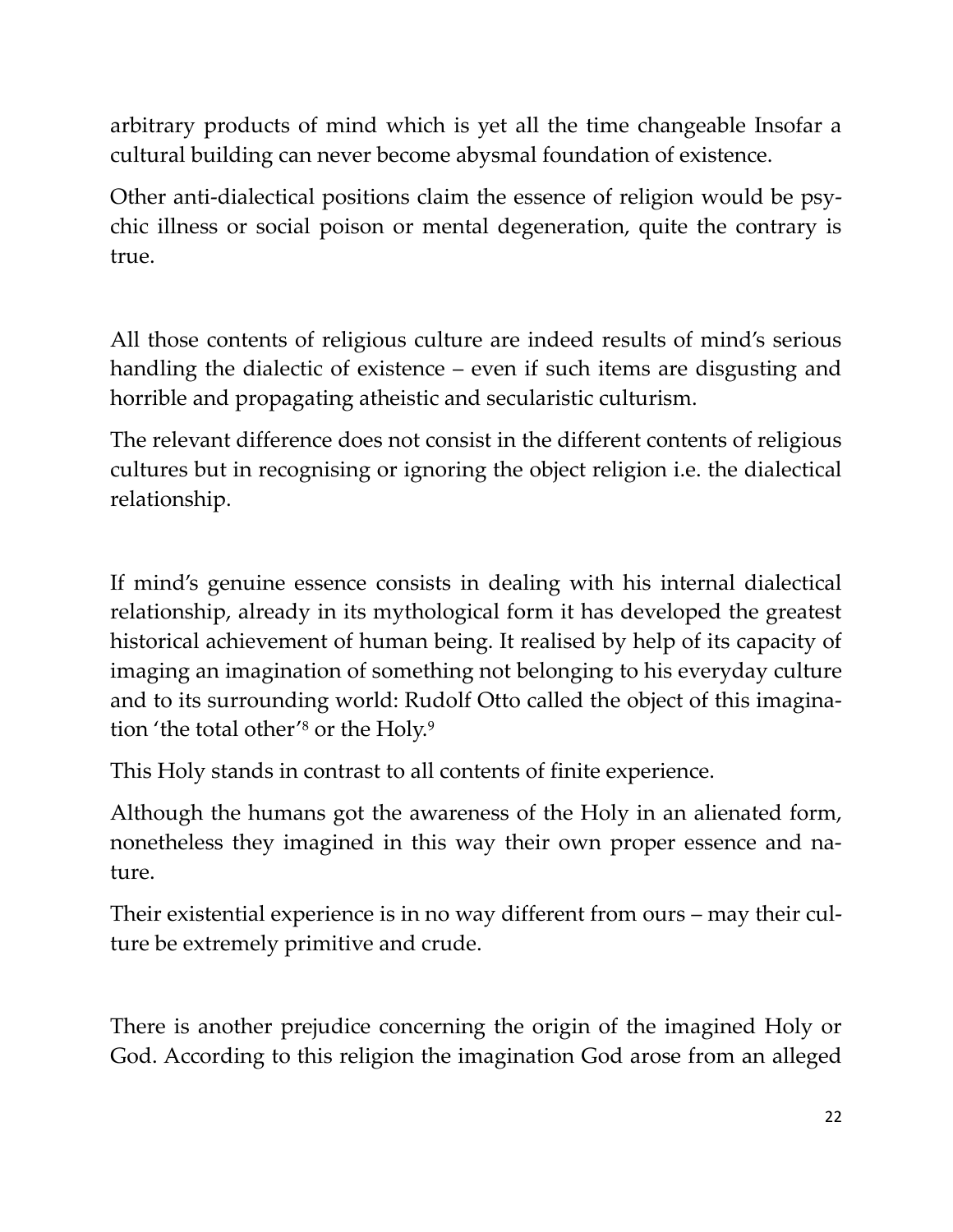helplessness of the early humans when they had difficulties in constructing their existence particularly with nature.

Just the opposite is true: the imagination God originated from the frightening experience of one's own infinite mind, frightening the borderless abysmal foundation of one's own existence.<sup>10</sup>

Functional instrumentalism of religion ignores this infinite abysmal foundation reducing religion to an element of finite cultural building. This culturism is very popular today even in religious studies reducing religion to its finite, arbitrary and very often dysfunctional material expressions; however, what these expressions express, i.e. the result of the holistic dealing of the dialectical relationship of existence one must ignore.

According to all these kinds of constructionism existence consists only in finite targets, functions and instruments, and the human being is only a craftsman setting goals, creating and using appropriate instruments.

Such an anti-dialectical constructionism identifies human being with its self-made aims and works. However, in contrast to the abstract position of constructionism the peculiarity of human being consists in the dealing with the concrete dialectical relationship of indeterminate abysmal foundation on one side and of determinate building on the other side. The dialectical concreteness of both elements excludes all culturist religious cultures.

Functional instrumentalism, a kind of constructionism, understanding human being as a servant and functionary of its own aims and instruments forgets that it is nevertheless always confronted with the negation of its cultural constructions.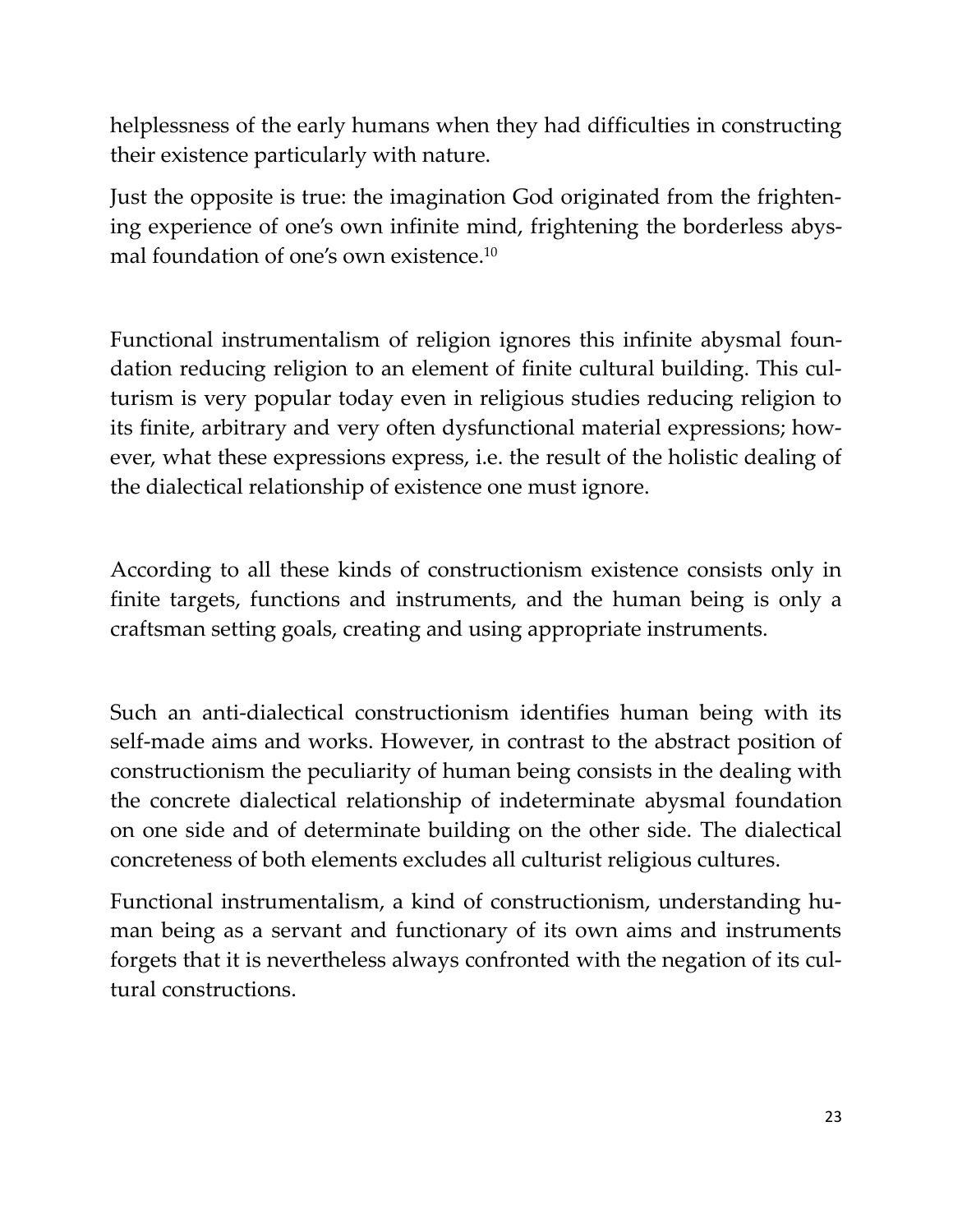This insolvable contradiction is the dynamic truth of existence. Even if one tries to ignore or to repress that existential reality however one remains the mercy of it.

Again: On reason of the slow but steady development of their physical brain humans gradually experienced the loss of their natural determination. They realised anymore being drove controlled and instead getting under the pressure of existential self-management.

Mind was more and more forced to set goals and to develop adequate means including social organisation. This happened in a gradual transition from decreasing natural impulses where he must learn to organise his formation having available only his power inside, thinking. Even as imaging it was not controllable and not incalculable.

Even being an imagination consciousness fully realised in this way infinite mind as its own abysmal foundation.

But it could not only imaginatively face its infinite abysmal foundation; more than that – consciousness could even contact this tremendous internal power, its abysmal foundation.

By contacting God through imagination humans slowly learnt that existence did not only consist in contact with their outer finite world but primarily with their internal infinite mind.

They realised more and more, that contact with God as the most predominant aspect of their life, the most relevant service they had to do.

This service of contacting God was - as G.W.F. Hegel says - the Sunday of their life, the concentration on the abysmal foundation of existence in the imagined form God; but on workdays they concentrated on finite items, on culture, on the building of existence.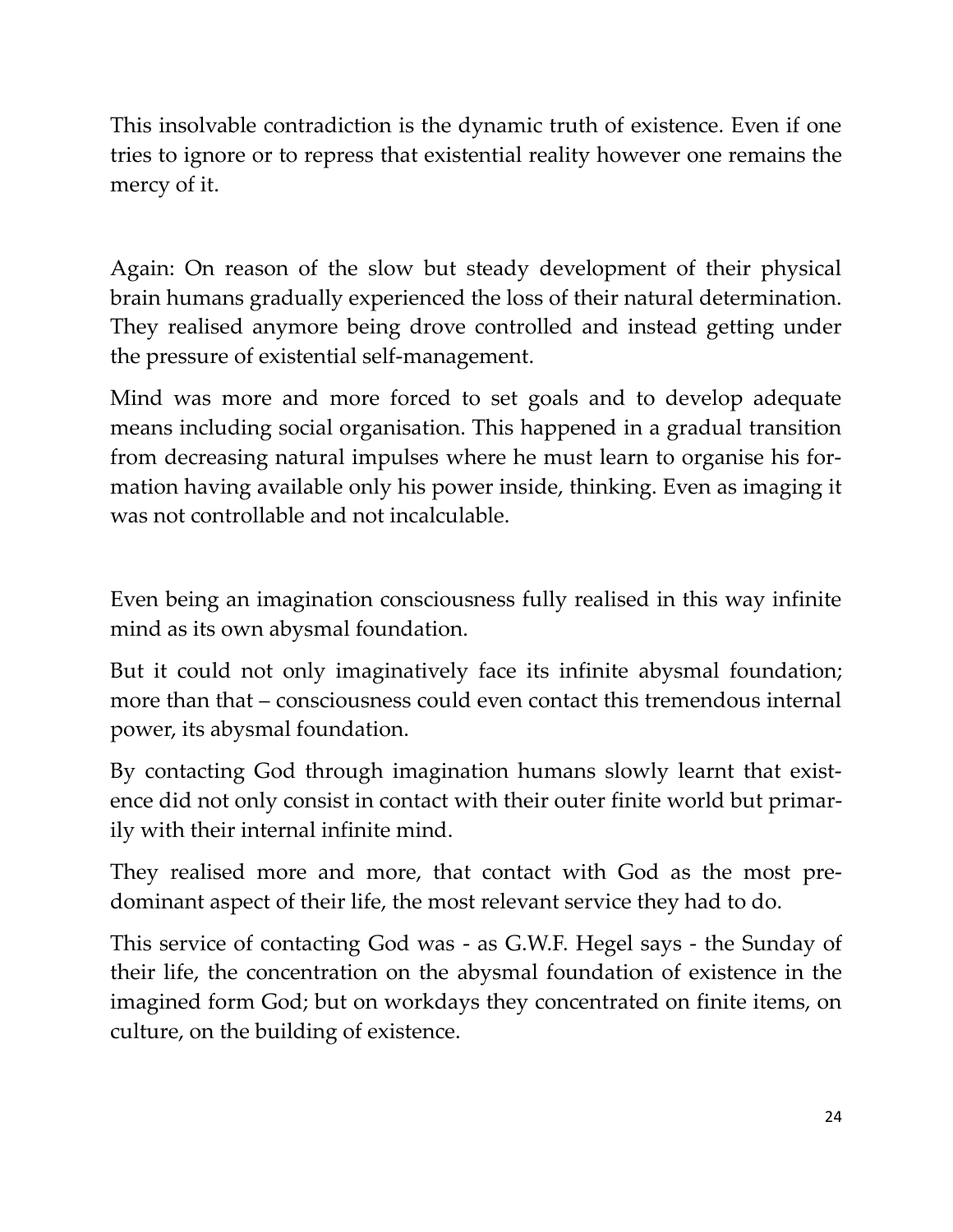Imagination as such producing only finite items the imagined God necessarily became a formally finite object. In this way he was necessarily separated and by that alienated from the imaging finite mind-subject.

It took centuries that mind conceptually could grasp the truth of that alienated image mirror God. Since modern times the human mind could dealienate that imagined one by uncovering its thought: the thought of imagined God as infinite mind.

For the ordinary consciousness mostly imaging its world God and his corresponding services are even today the most important way to relate to its foundation and to deal with the dialectical relationship.

As we have seen, religion as this dealing has contradicting options. Either one distinguishes between abysmal foundation and cultural construction or identifies culture and abysmal foundation.

In the second way culturism denies the infinite mind but clutches the finiteness. Ignoring the infiniteness culturism tries to cover the subversive doubt of infiniteness which de-composes all finite decisions and convictions.

Obviously, God has not been imagined on reason of human deficits to organise the finite world and to control the cruel nature or because of tension within the prehistoric family, between father and son. God was originated because of human's frightening experience with the tremendous power of his infinite mind, imagined as God.

Still to-day humans are frightening at their own infinite mind even if they believe in theoretical atheism. Atheism nay extinguish the consciousness of the mirror image God claiming that humans' abysmal foundation must be substituted by a positive or negative self-made ultimate aim and sense of life', or other finite products. But then, the power of mind, which may be called grace or freedom of human existence is only forgotten, but in no way lost.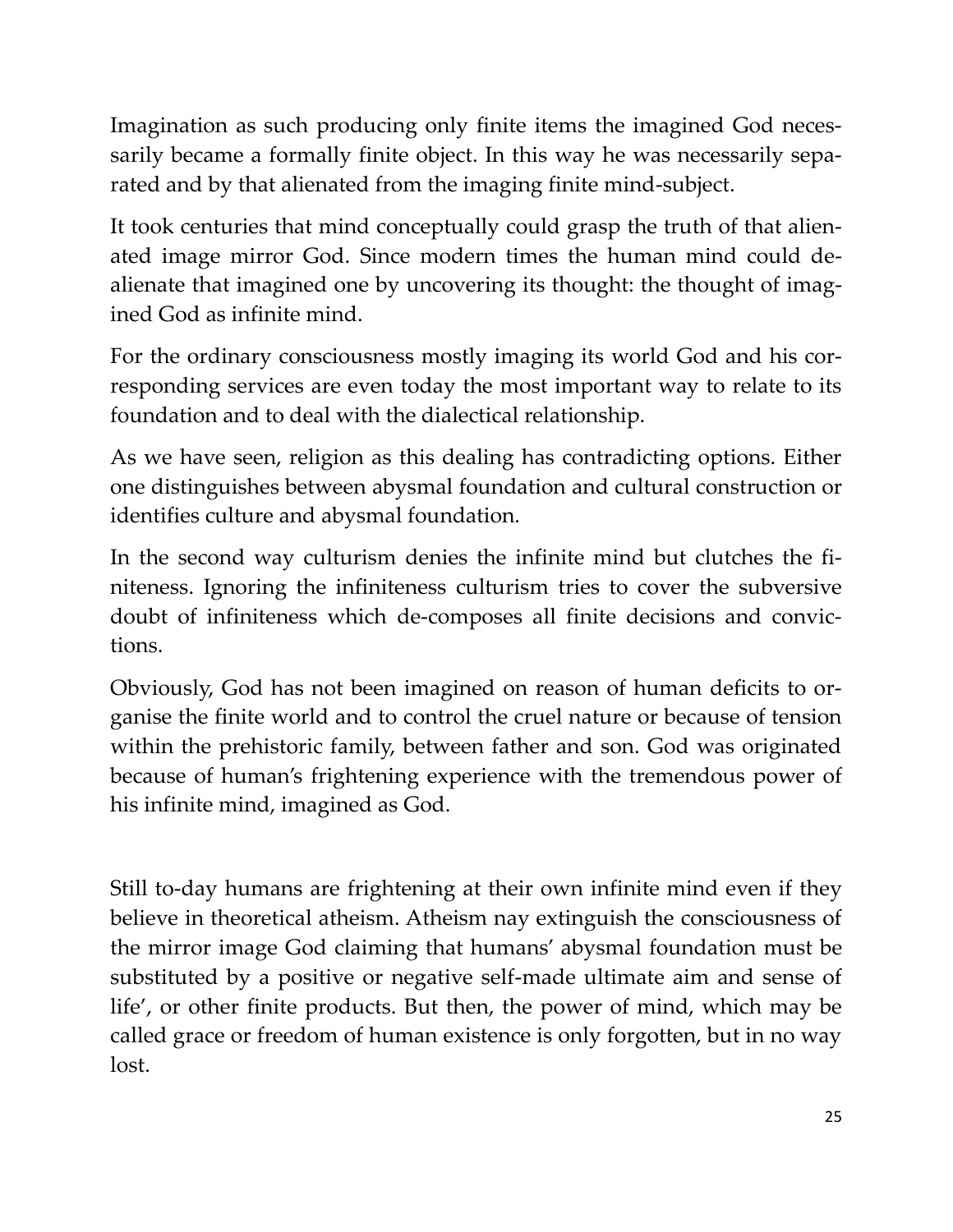Mind experienced that his own buildings do not suffice for the explanation and foundation of his very nature. All his finite contents particularly one's own present kind of self-interpretation and culture are at the mercy of the infinite mind or in the traditional term depending on God's grace.

This grace - the power and essence of God – is the most dangerous enemy of illusionary religion of finite constructionism. Questioning all finitist religious culture grace is indeed the horrible doubt for constructionism.

Imagined God is the first moment of the dialectical relationship.

However, the imagination of the souverain and self-sufficient or absolute God one must be strictly distinguish from cultural supranaturals.

The imagination of God is related to the abysmal foundation of existence. By this imagination mind preserves the humans from abusing his finite products as their illusionary abysmal foundation.

Usually one understands God as judge of creation. If humans do not follow his law, he arises his wrath and punishes the culprit. But traditional religion experienced the wrath of God as a horrible danger which humans get in if they entitle finite cultural items as their foundation worshipping not God but a creature.

We see the wrath of God is not an absurd fantasy to terrorise people morally wrongdoing. Just the opposite is true: By wrath of God humans imagined their self-created desolate situation when trusting in and worshipping so-called idols being finite buildings only.

But even if one imagination is designated as God does not mean that the abysmal foundation of existence would be its content. We must always prove id the word means: either the guarantor of human constructed world, the culture or the free and souverain Holy, the abysmal foundation of existence.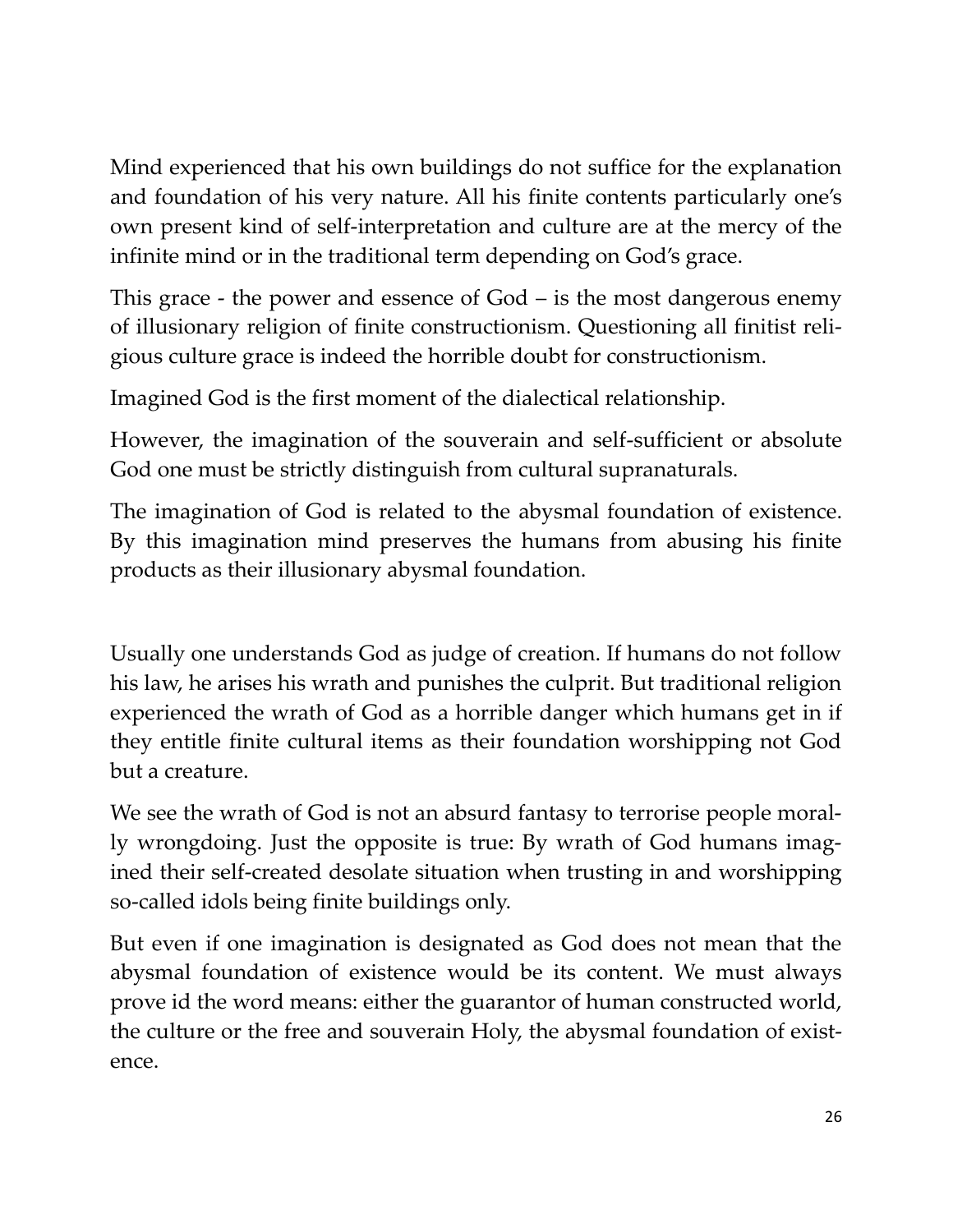Very often the term God is used for supranaturals. They are only imagined functionaries of not yet realised or not yet realisable cultural aims and works. Supranaturals have been very important for the development of cultures: They are representing the not yet realised but intended existence.

An example is the plane of God Vishnu's plane, the divine bird Garuda, representing the urgent interest of man to fly like birds. This figure was imagined in a fantastic way; but that fantastic image led the empirical consciousness to realise its proper intention. But without such a mythological idea no plane would fly today.

The confusion of God in the proper sense and the cultural supranaturals is the biggest obstacle to preserve the existentially necessary discrimination of abysmal foundation (grace) and construction of existence.

Therefore, a conceptual distinction of mythology in the proper sense as imaginative dealing of the dialectical relationship on one side and the cultural supernaturalism as the imaginative models of construction of existence not yet realisable on the other side.

The imagination of God and its equivalents containing de facto the characteristics infinite mind substantially differs from those supranaturals containing those of the finite mind.

In this perspective God will never change but supranaturals will vanish when their cultural idea could be empirically realised.

In modern times a lot of these supranaturals have been and are being realised in a scientific and technological way.

Identifying religion with worship of supranaturals misleads human being Insofar God's actual meaning i.e. of the infinite abysmal foundation of existence, is extinguished from consciousness.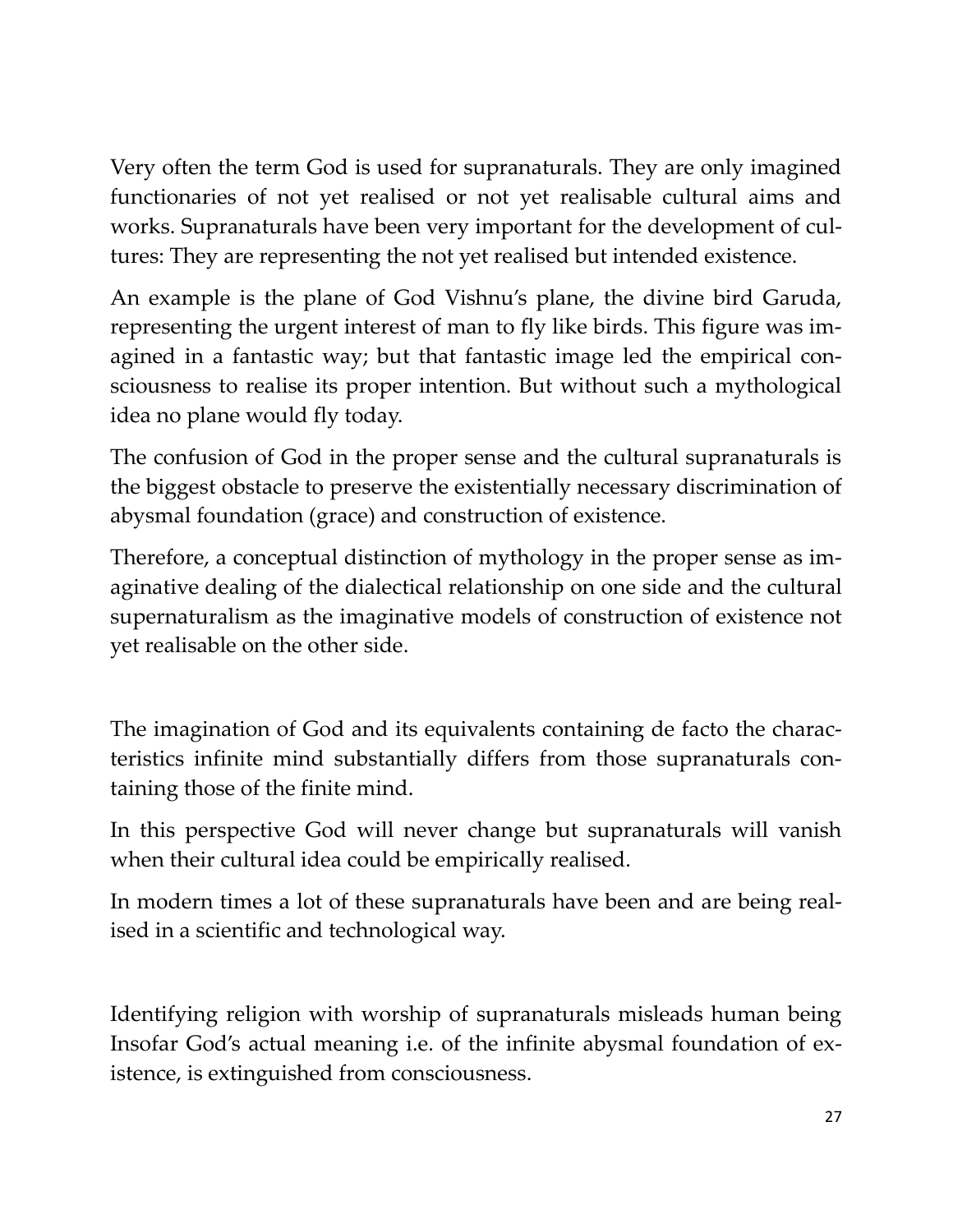But the old imagined supranaturals now realised as secular moments of constructions of existence are used by constructionism as surrogative selfmade 'foundation, hoping to escape its principal doubt.

So-called atheist criticism of religion - ranging from concepts of priestly deception to the psychiatric denunciating of religion as a psychiatric illness – does not want to make any differentiation between God and supranaturals.

Therefore, it cannot work-up in a proper hermeneutical way the amazing mental performance of the idea of the infinite mind traditionally realised as God and the cultural work of finite mind including it fantastic ideas, workers and instruments.

Although since e.g. G.W.F. Hegel the thought of that great and amazing achievement of mind was well-known, abstract atheism should have got the past. But unhistorical and anti-hermeneutical criticism ranging from e.g. S. Freud to W. Lenin and Mao-tse-Tung, religion was interpreted as psychic deformity of an individual or a means of oppression and betray.

All these finitist religious cultures result from their own dealing with the dialectical relationship of abysmal foundation and culture.

The result of their religion consists obviously in extinguishing the dealing from consciousness by covering and ignoring infiniteness of abysmal foundation but propagating the apotheosis of self-made finite human images (Menschenbilder) as ultimate criteria of existence. But such human images are the most aggressive attack on the and undefinable human existence.

The newly propagated belief religion would be only one of many possible cultural alternatives; and the individual would have free choice to select one of so-called cultural options as its abysmal foundation.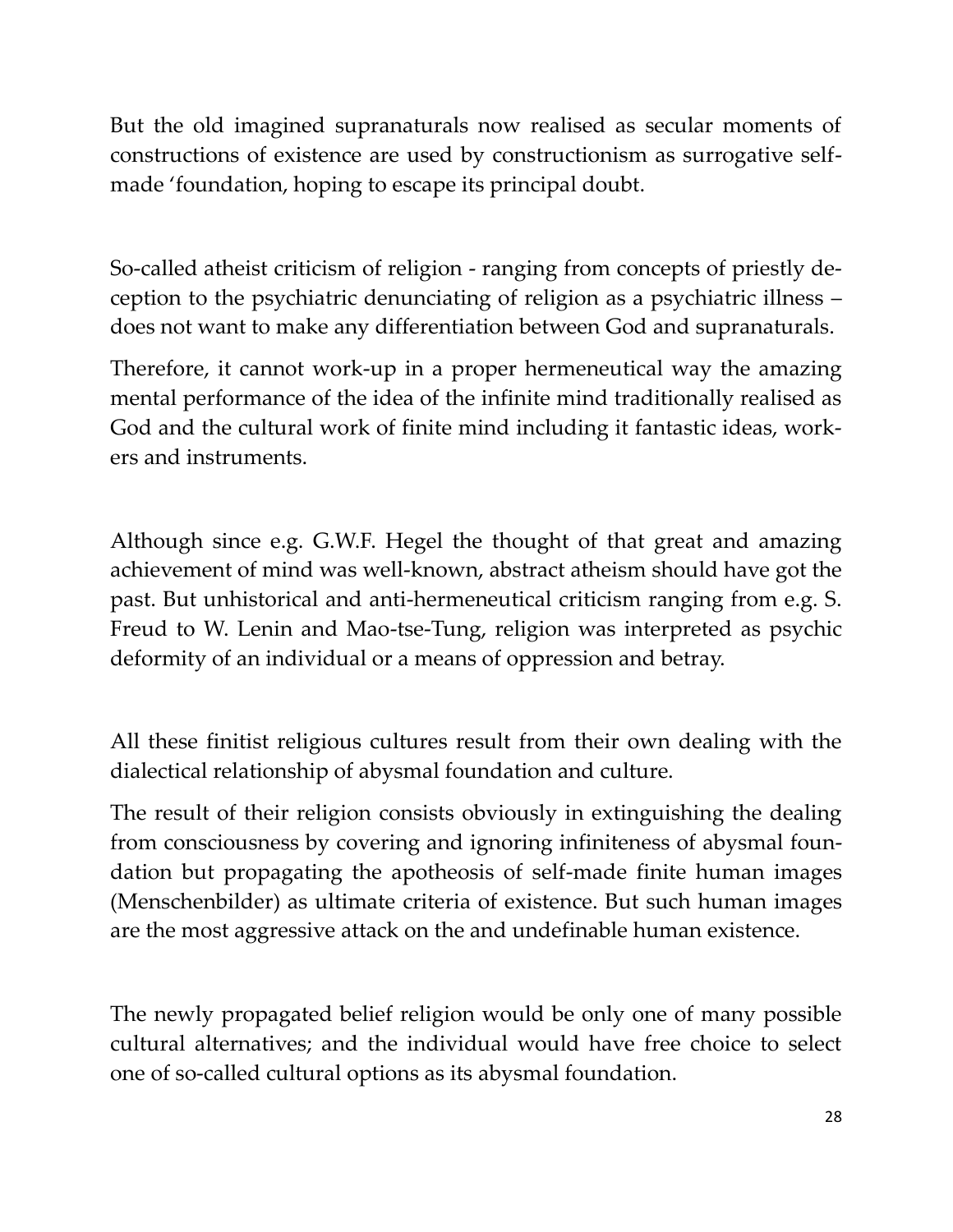This belief implies also the non-differentiation of abysmal foundation and culture. By that the infiniteness of existence has in fact been changed into a disponible, eligible and disposable mental product of finite human mind.

All these constructionist religions try to abolish the very nature of human beings pushing it to the back of one's mind. But infiniteness cannot not be exterminated: instead, mind has pushed himself again and again will push himself once more into the fore.

Also, modern so-called anti-religious dualism splitting mankind into religious and non-religious people follows the religion of denying the infinite mind as abysmal foundation. Therefore, this dualism believes in an illusionary self-created finite picture of man. By this picture of man dualism tries to achieve its aim by intra-psychic analysis, secret seduction or by external force.

However, people understanding and practising dialectic religion in a traditional and mythological way can meet the challenge of the dialectical human condition.

On the other side, people calling themselves enlightened ones may hide or ignore their own crypto-religious dealing; in this way escaping public discourse and criticism.

Nowadays some research has started under title 'non-religious religion'. Here wee, even dualists are feeling the lack and avoidance of public discourse of self-styled enlightened and rationalist dualism.

All human beings have the same existential problem: they are dealing with their dialectical relationship either they do it openly or hide it.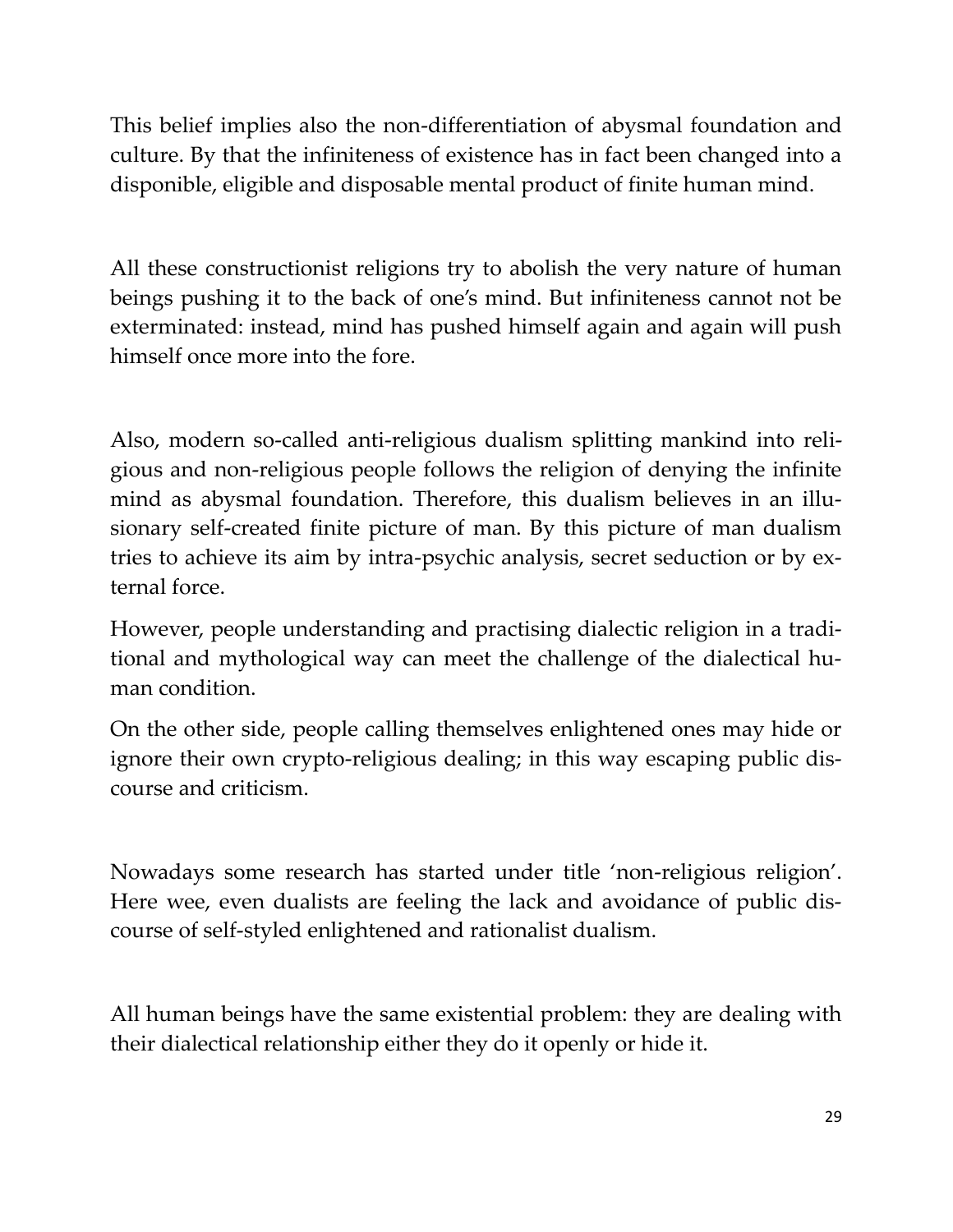Mind's independence of all finite products is indeed a shocking experience, sometimes called the fright at the freedom of mind.

Therefore, one usually tries to extinguish that extremely dangerous consciousness of the boundlessness and unavailability of infinite mind, of the fundamental freedom of existence.

Instead of bearing the infinity of mind which is ruthlessly transcending all the finite products; finitism, sometimes called secularism, clutches - completely in vain - its own product as a made-up abysmal foundation of existence.

The severity of the dialectical relationship is also causing orthodoxies always holding on outlived buildings of their religious culture and their culture in general.

These orthodoxies are and have been very often ready to outroot all articulations of grace. mind's intention in creating the image of grace consisted in demonstrating and saving the existential thought existence does not depend on any finite product of mind, on any work.

Discriminating between abysmal foundation and culture and interpreting both as moments of the dialectical relationship mind saved its proper identity.

This identity consists in the dialectical unity of the two existential moments.

The first moment, the abysmal foundation, and the second one, culture, are contrary to each other.

From the point of view of abstract identity i.e. abstracting and reducing itself to culture only – and this is the common one – the abysmal foundation is the non-identity of culture, its otherness and negation. The constitutive abysmal foundation relates to the constructive culture of existence as its own 'total other' 11 .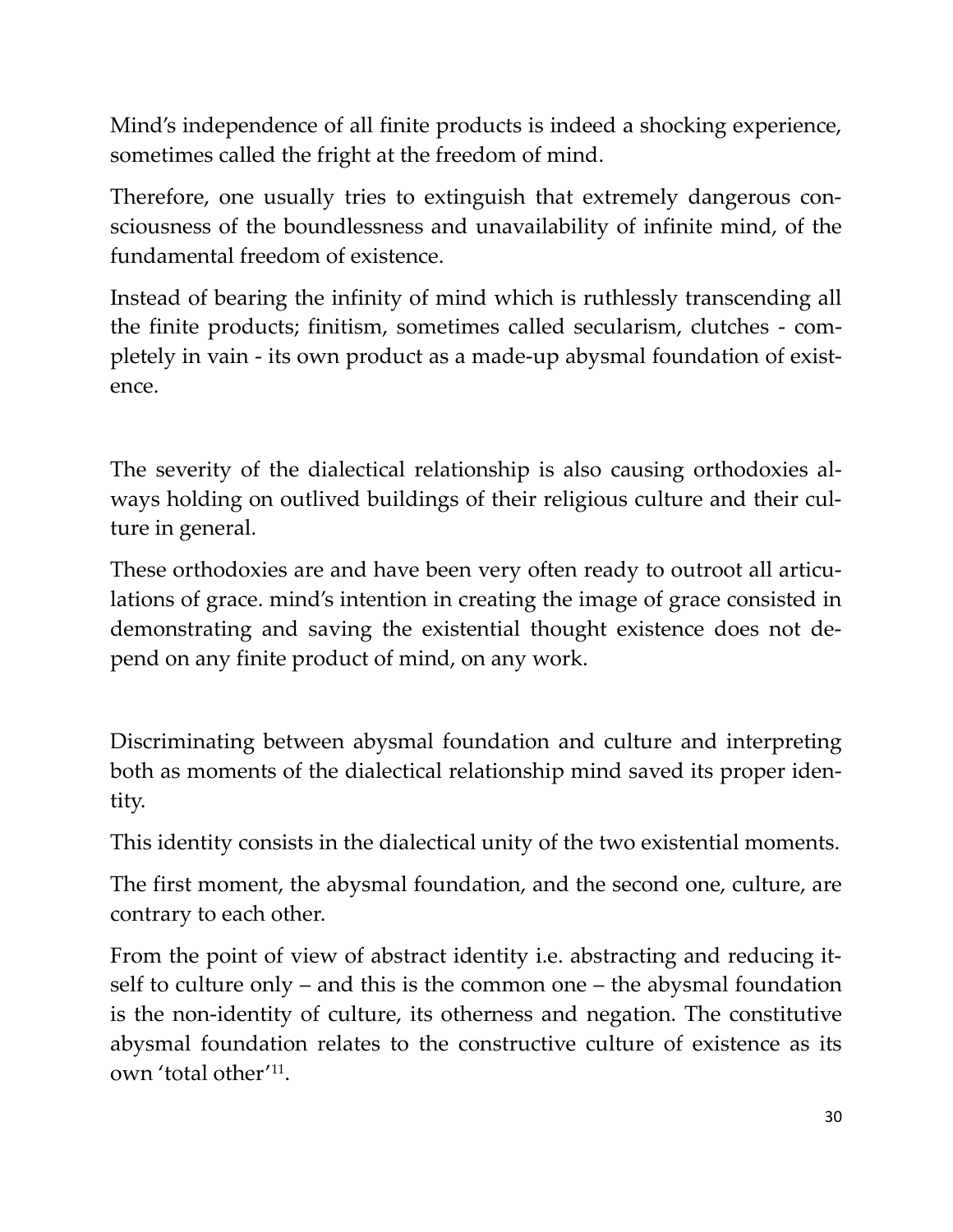In traditional terms this dialectical unity is the unity of two contradicting moments: 1. (works demanding) Law and 2. (nothing demanding, only giving, therefore only believable) grace.

Both moments root in the so-called double will of God: In God these two contradictories have got their unity logical dualism never accepts.

The revolutions of grace - again and again recurring in history - are raising awareness of the dialectical interrelationship of human existence. Although both moments radically differ from each other, nevertheless their unity is of in dissolvable dynamic.

However, one should not confuse grace constituting existence and legal grace. The latter one belongs only to the world of Law i.e. to culture. Its task consists only in attenuating an uncompromising execution of finite laws in order to avoid that such an execution would lead e.g. to disastrous social consequences.

The borderless and dissolving grace is the truth of existence. Facing grace as free and independent abysmal foundation of existence humans may perceive their misuse of culture a pure surrogate of God.

A dialectical theory of religion does not follow abstractive concepts which all together negate the dialectical relationship and concrete unity of abysmal foundation and culture of existence. Culturism abstracts from abysmal foundation and accepts only an isolated culture, mysticism seeks refuge in an isolated abysmal foundation and abstracts from culture; monism dissolves existence in one tenseless substance.

They all abstract from the dialectical relativity of the basic moments of existence.